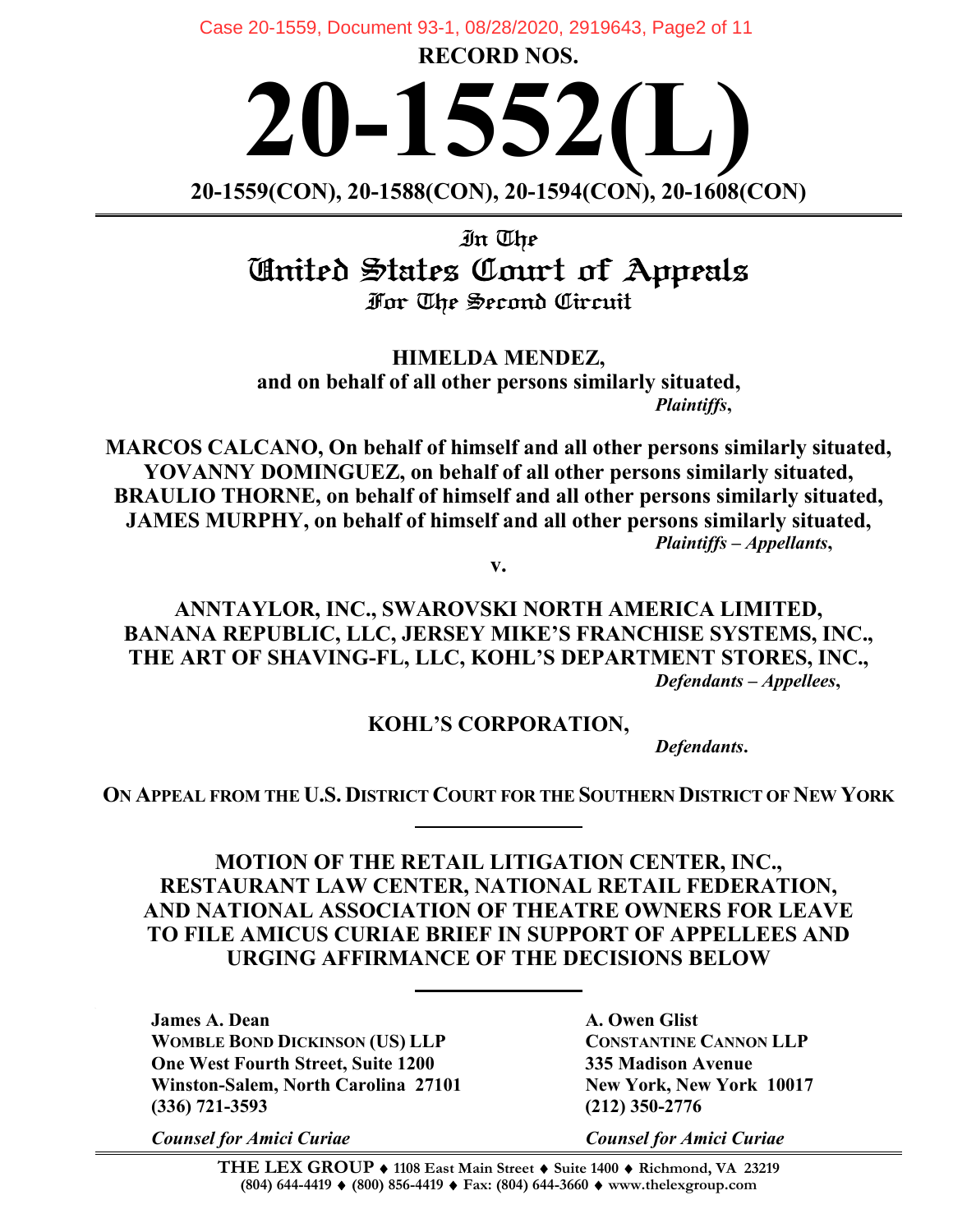#### **MOTION FOR LEAVE TO FILE AMICUS CURIAE BRIEF IN SUPPORT OF APPELLEES AND URGING AFFIRMANCE OF THE DECISIONS BELOW**

This consolidated appeal presents five of nearly 250 virtually identical suits that were filed in the Southern and Eastern Districts of New York alleging that a business's failure to sell gift cards embossed with Braille violates the Americans with Disabilities Act ("ADA") and New York civil rights laws. One need not resort to hyperbole to recognize that this Court's decision in the matters before it will immediately affect not only the hundreds of retailers, restaurants, and theaters already facing gift card litigation, but also the many thousands of other businesses who sell gift cards and other products. Because these actions threaten to disrupt the careful balance that is the hallmark of the ADA and its implementing regulations, The Retail Litigation Center, Inc. ("Retail Litigation Center"), Restaurant Law Center ("Restaurant Law Center"), National Retail Federation ("NRF"), and National Association of Theatre Owners ("NATO") respectfully move under Federal Rule of Appellate Procedure 29(a)(3) and Local Rule 29.1 for leave to file the attached brief addressing the legal and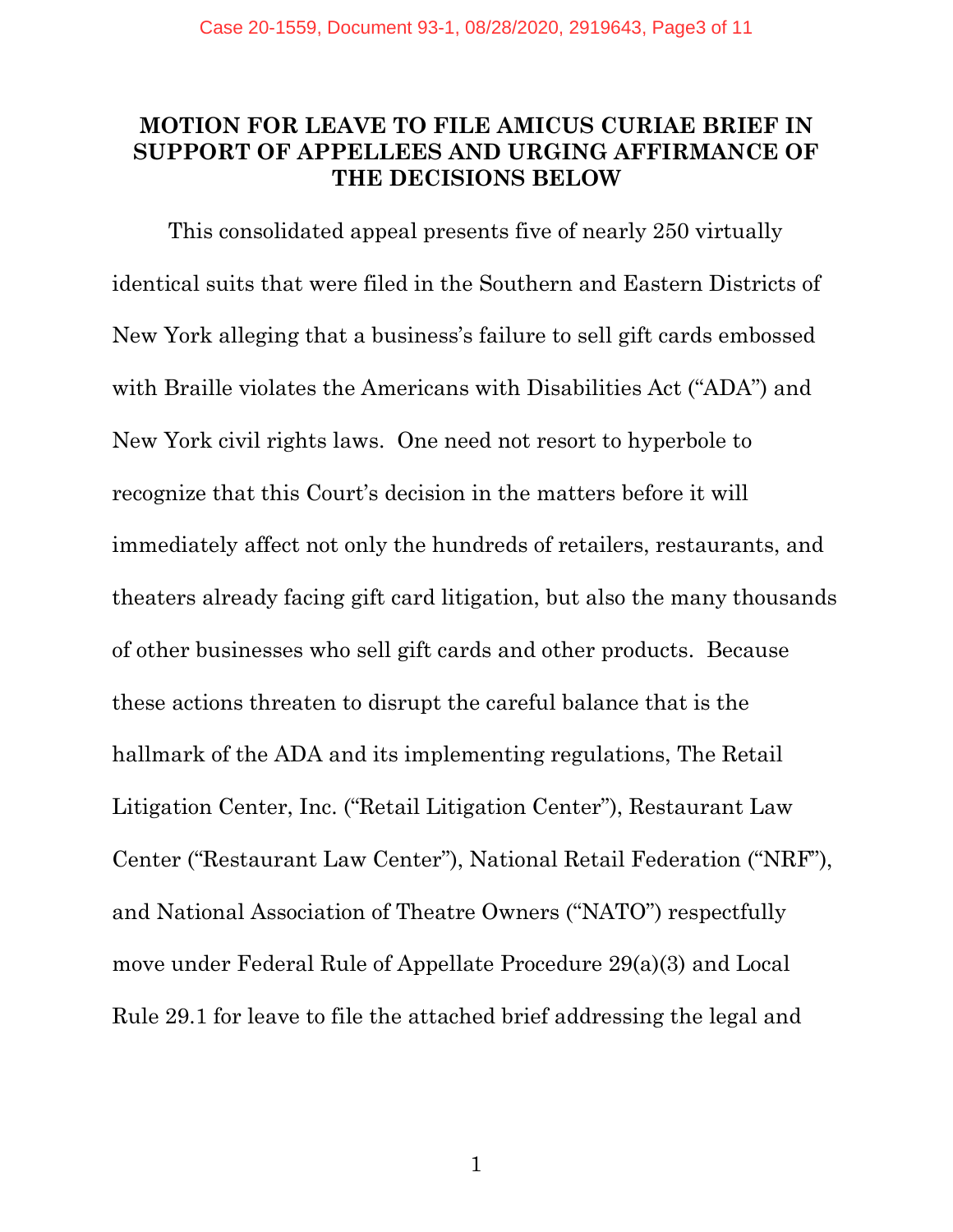practical reasons why the lower courts' decisions to preserve the ADA's inherent balance should be affirmed.<sup>[1](#page-2-0)</sup>

In support of this motion, Amici show the Court the following:

#### **AMICI'S INTEREST**

The Retail Litigation Center is the only trade organization dedicated solely to representing the retail industry in the judicial system. Its members include many of the country's largest and most innovative retailers. Collectively, the Retail Litigation Center's members employ millions of workers throughout the United States, provide goods and services to tens of millions of consumers, and account for tens of billions of dollars in annual sales. The Retail Litigation Center seeks to provide courts with retail-industry perspectives on important legal issues impacting its members and to highlight the potential industry-wide consequences of significant pending cases. Since its founding in 2010, the Retail Litigation Center has participated as an amicus in more than 160 judicial proceedings on a wide range of

<span id="page-2-0"></span><sup>&</sup>lt;sup>1</sup> The undersigned counsel have conferred with counsel for the principal parties. Appellees consent to Amici's requested participation. Appellants oppose Amici's requested participation—as they did below and intend to file an opposition to this motion.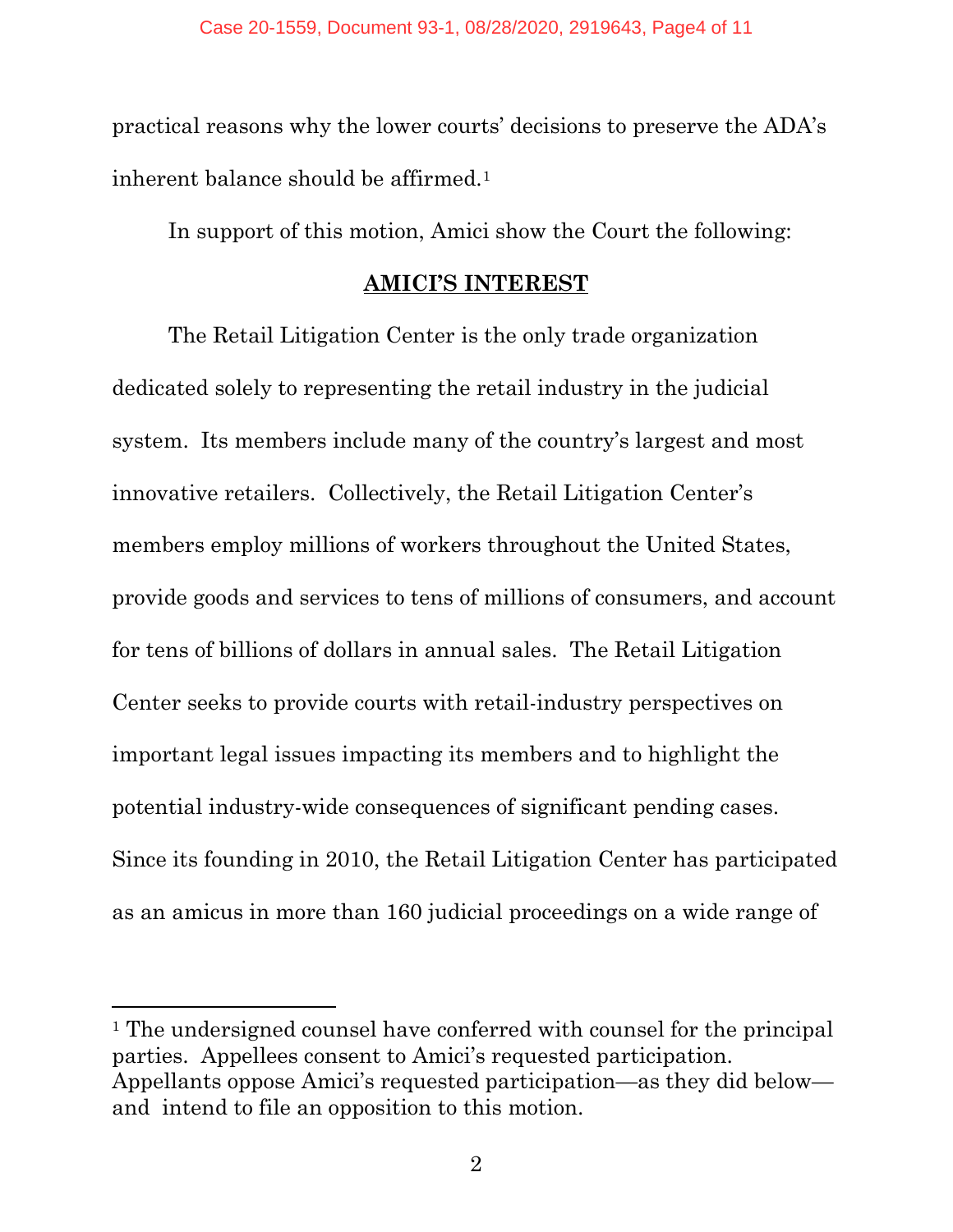#### Case 20-1559, Document 93-1, 08/28/2020, 2919643, Page5 of 11

issues important to retailers. Its amicus briefs have been favorably cited by multiple courts, including the U.S. Supreme Court. *See, e.g.*, *South Dakota v. Wayfair, Inc.*, 138 S. Ct. 2080, 2097 (2018); *Kirtsaeng v. John Wiley & Sons, Inc.*, 568 U.S. 519, 542 (2013).

The Restaurant Law Center is a public policy organization affiliated with the National Restaurant Association, the largest foodservice trade association in the world. This labor-intensive industry is comprised of over one million restaurants and other foodservice outlets employing 15 million people – approximately 10 percent of the U.S. workforce. Restaurants and other foodservice providers are the nation's second-largest private-sector employers. Through amicus participation, the Restaurant Law Center provides courts with the industry's perspective on legal issues that have the potential to significantly impact its members and their industry. The Restaurant Law Center's amicus briefs have been cited favorably by state and federal courts, most recently by the majority in an Eleventh Circuit en banc decision. *See Lewis v. Governor of Ala.*, 944 F.3d 1287, 1303 n. 15 (11th Cir. 2019) (en banc).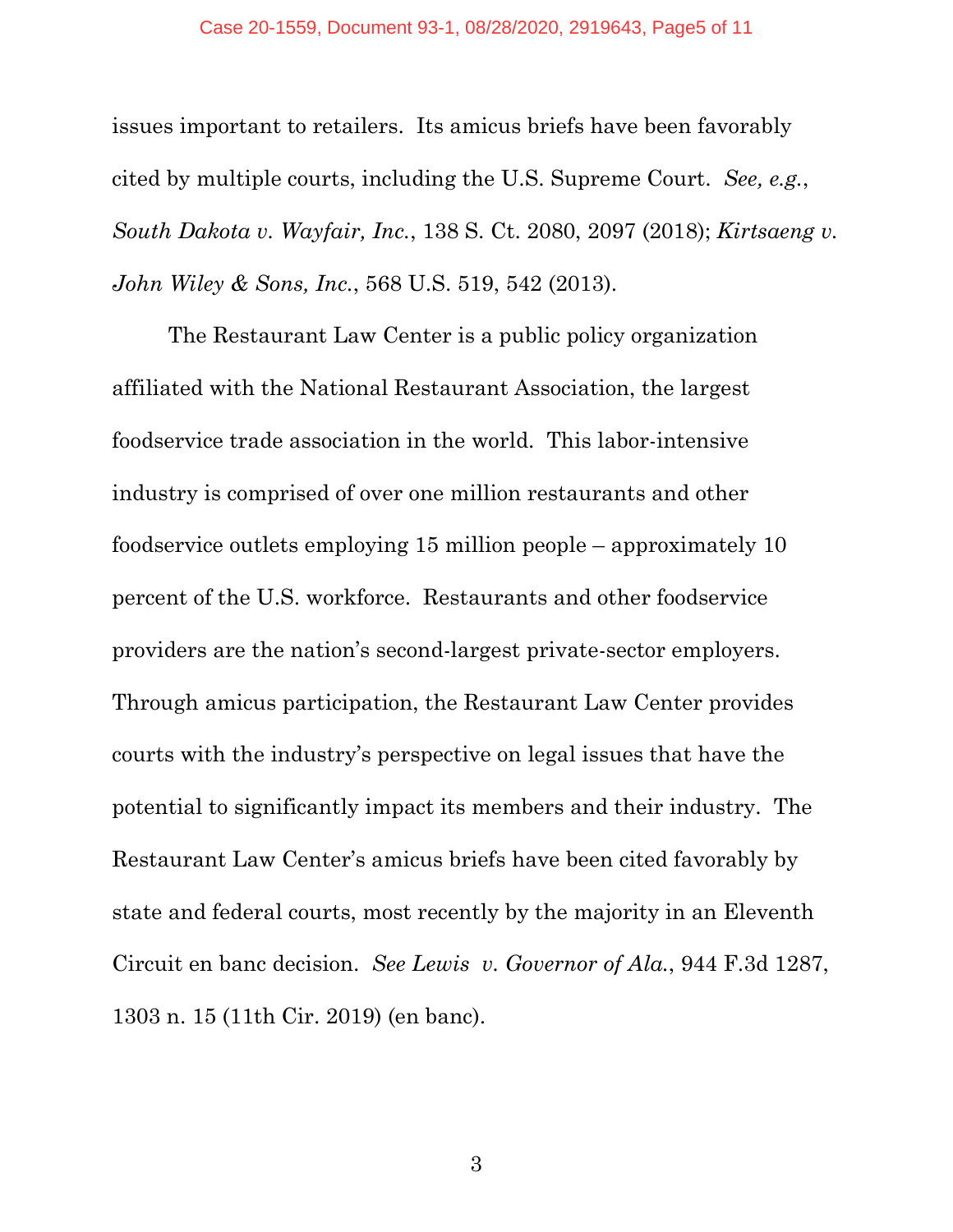NRF is the world's largest retail trade association, representing the nation's largest private-sector employer and an industry that contributes \$2.6 trillion dollars to annual GDP. NRF advocates for the retail industry on a wide range of issues, regularly weighing in on legislation being considered by Congress, regulations proposed by federal agencies, and in lawsuits. NRF's amicus briefs have been cited favorably, including by this Court. *See, e.g.*, *Constellation Brands, U.S. Operations, Inc. v. NLRB*, 842 F.3d 784, 791 n.20 (2d Cir. 2016).

NATO is the largest motion picture exhibition trade organization in the world, representing more than 33,000 movie screens in all 50 states, and additional cinemas in 103 countries worldwide. NATO's membership includes the largest cinema chains in the world and hundreds of independent theater owners.

#### **DISCUSSION**

These appeals, and the hundreds of similar cases pending below, present a question that is pivotal to public accommodations: does the ADA require that a particular product—a gift card—be offered in a form embossed with Braille? Representing thousands of retailers, restaurants, and theaters, Amici have insights and perspectives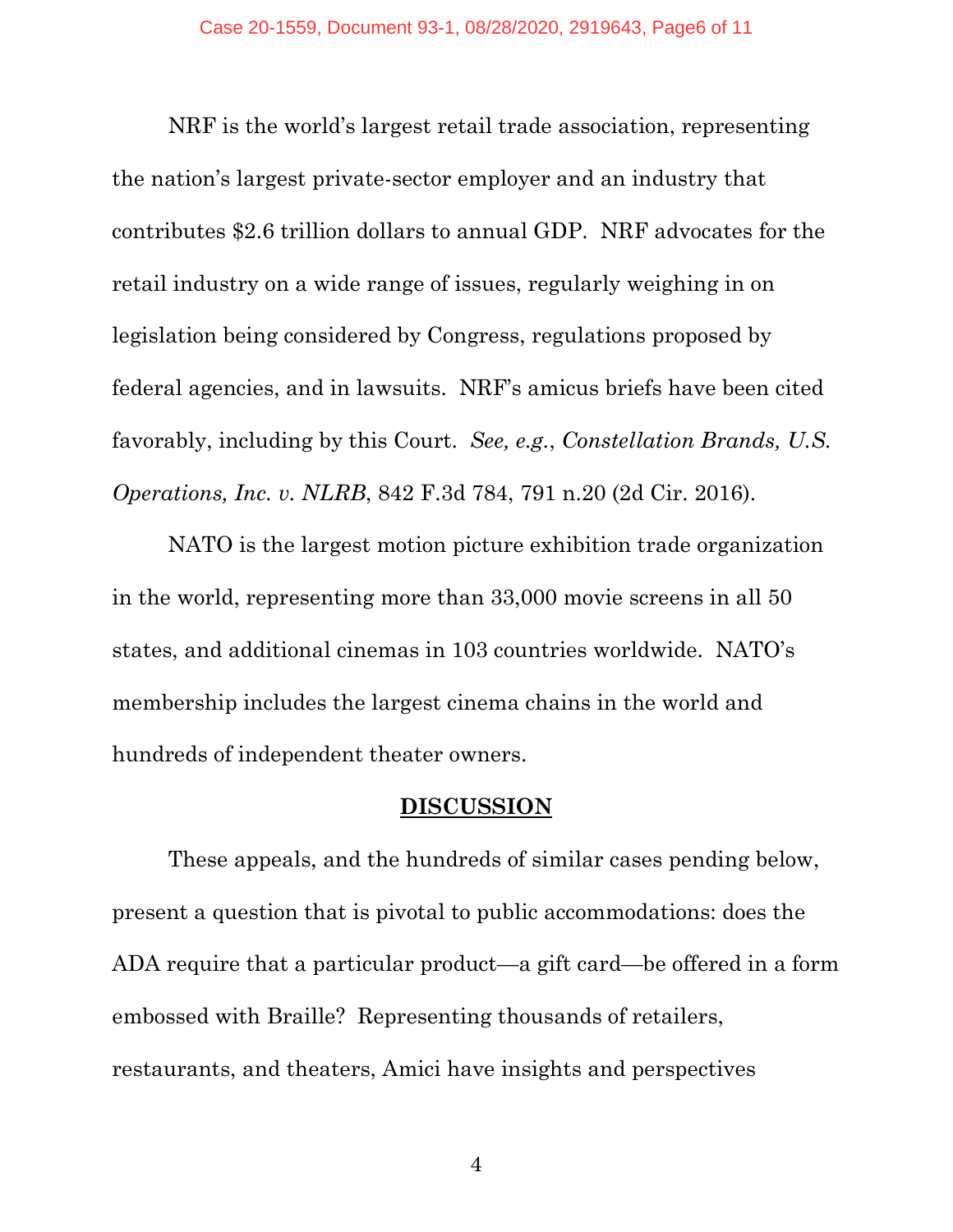#### Case 20-1559, Document 93-1, 08/28/2020, 2919643, Page7 of 11

concerning this issue that might be helpful to the Court. In fact, Appellants cited and relied on NRF data in their original Complaints, (J.A. 10, 76, 143, 224, 328, 394), and multiple District Court Judges cited points raised in the brief Amici filed below (*See, e.g.*, J.A. 210). *See also Thorne v. Boston Mkt. Corp.*, No. 19-CV-9932 (RA), 2020 WL 3504178, at \*9 (S.D.N.Y. June 29, 2020).

These cases are about more than gift cards. In the ADA and its implementing regulations, Congress and the Department of Justice carefully balanced the needs of people with disabilities with the practical limitations faced by public accommodations. As Amici's brief explains, adopting Appellants' argument that the ADA requires public accommodations to sell a particular product that is specially designed for a subset of individuals with disabilities would make businesses and Courts the guardians of accessible product design: an obligation onerous in its scope and unworkable in its execution. Accepting Appellants' argument that Braille is the single permissible auxiliary aid or service for gift cards would limit the flexibility that enables businesses to best serve all customers with disabilities, in addition to ignoring Braille's practical limitations. And construing a gift card as a place would make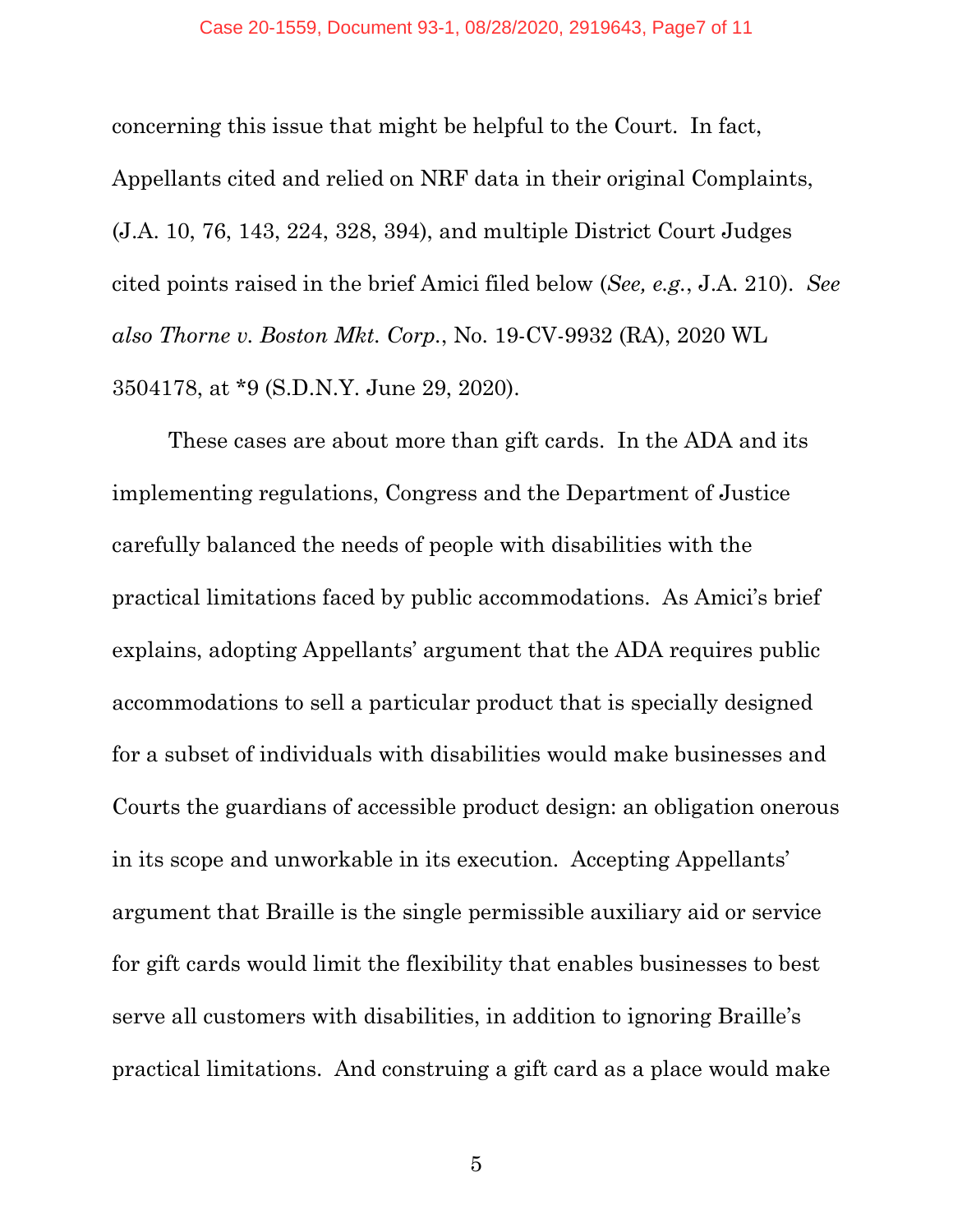it impossible for public accommodations to ascertain the scope of their ADA requirements with respect to the products they sell. Amici seek to provide the Court with insight into these practical issues, beyond the purely legal arguments raised by the principal parties.

Further, this litigation does not exist in a vacuum. Amici's brief explains that gift cards are already highly regulated at the federal and state levels, and public accommodations already face a labyrinth of technical ADA requirements. The relief Appellants request could expose public accommodations to competing obligations under these bodies of law. As a result, if gift cards are to be subjected to special accessibility rules, those rules are best left to the legislative or administrative processes.

For all of the foregoing reasons, Amici respectfully request leave to file the accompanying brief in support of Appellees and urging affirmance of the decisions below.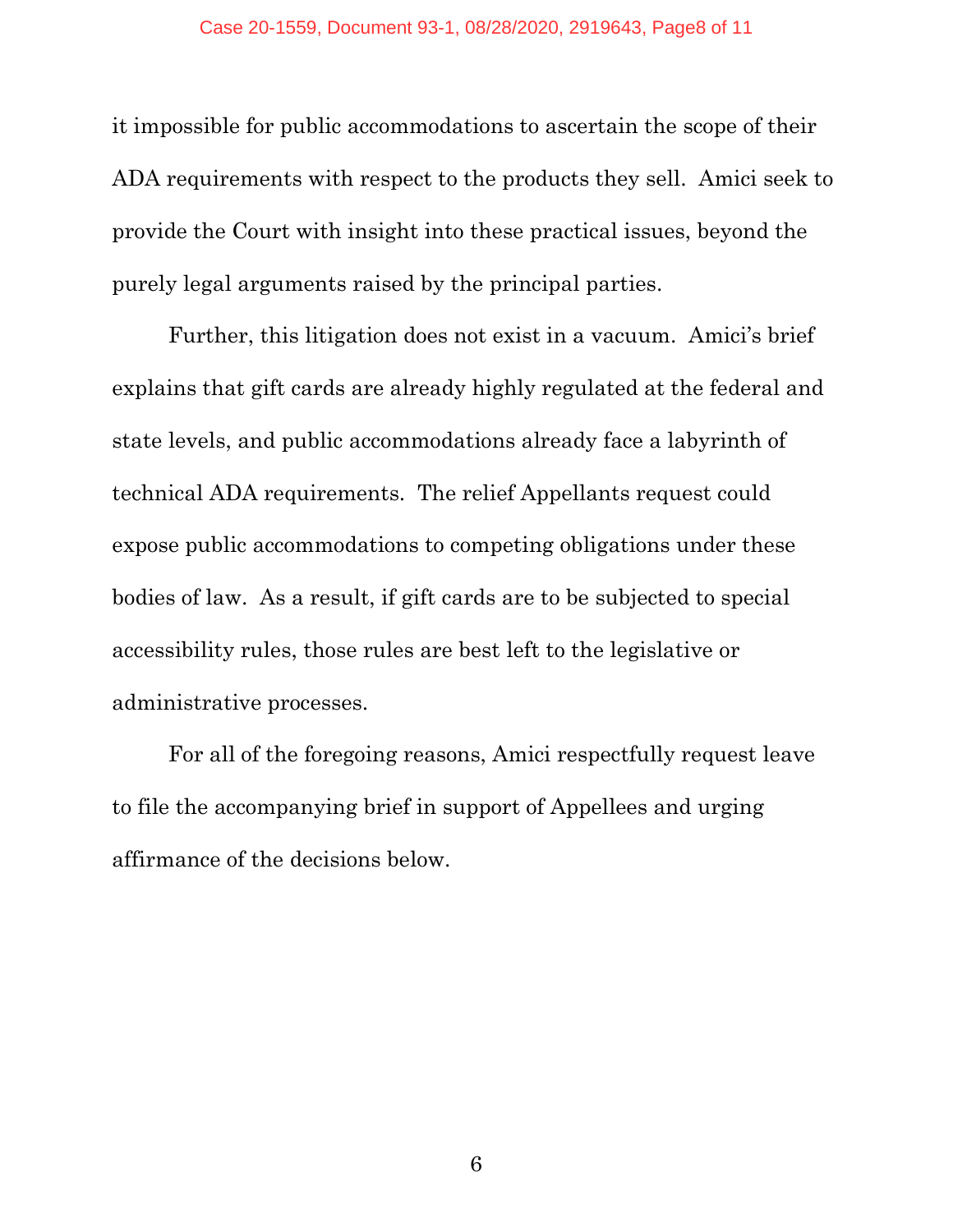Respectfully submitted this the 28th day of August, 2020.

/s/ James A. Dean James A. Dean Womble Bond Dickinson (US) LLP One West Fourth Street, Suite 1200 Winston-Salem, NC 27101 T: (336) 721-3593 E: jamie.dean@wbd-us.com

A. Owen Glist CONSTANTINE CANNON LLP 335 Madison Avenue New York, NY 10017 T: (212) 350-2776 E: oglist@constantinecannon.com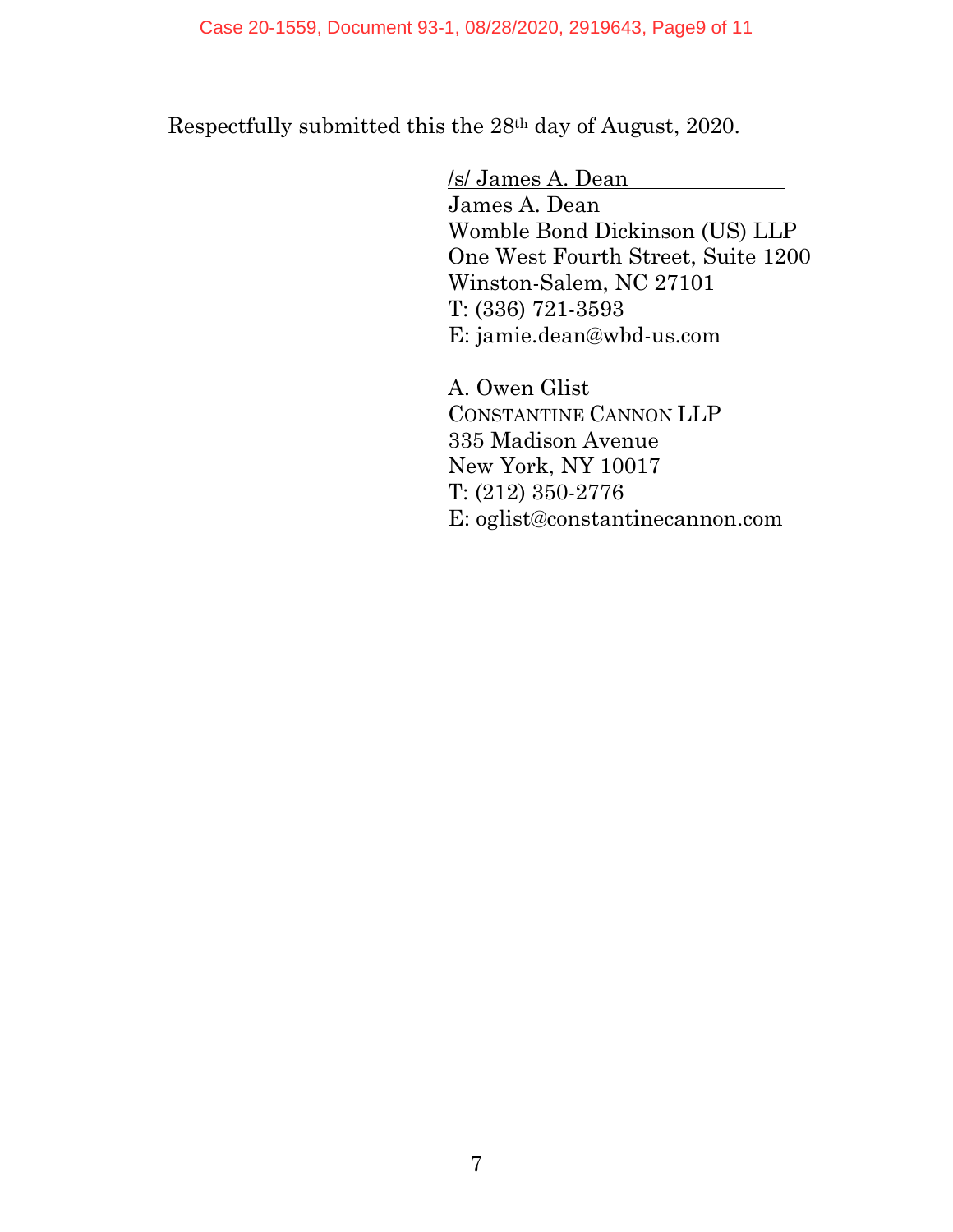#### **CERTIFICATE OF FILING AND SERVICE**

I hereby certify that on this 28th day of August, 2020, I caused the foregoing to be filed electronically with the Clerk of the Court using the CM/ECF System, which will send notice of such filing to all the registered CM/ECF users.

> */s/ James A. Dean Counsel for Amici Curiae*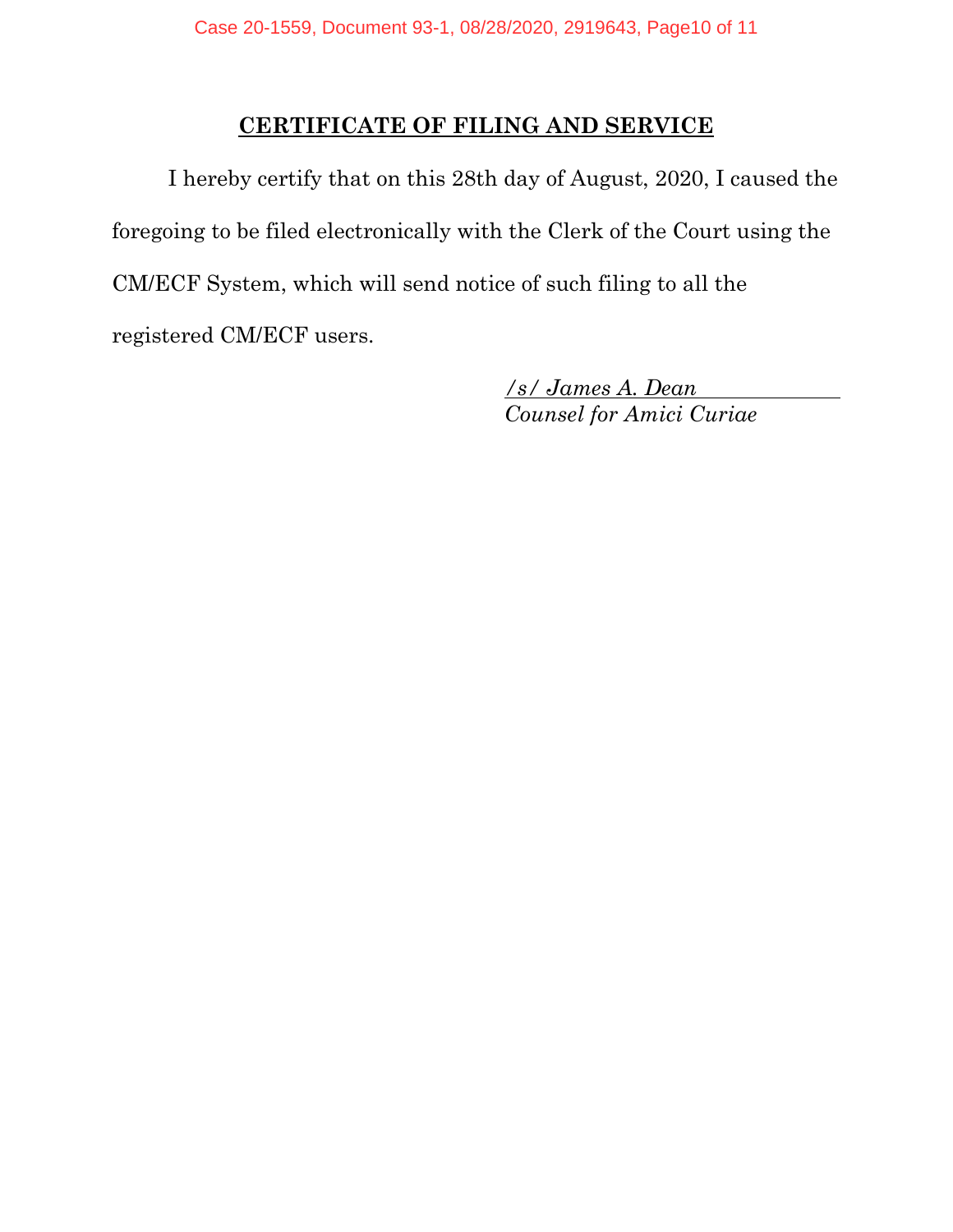## **CERTIFICATE OF COMPLIANCE**

1. This motion complies with the type-volume limitation of Fed. R. App. P.  $28.1(e)(2)$  or  $32(a)(7)(B)$  because:

[X] this motion contains [1,079] words, excluding the parts of the brief exempted by Fed. R. App. P. 32(a)(7)(B)(iii), *or* 

[ ] this motion uses a monospaced typeface and contains [*state the number of*] lines of text, excluding the parts of the brief exempted by Fed. R. App. P.  $32(a)(7)(B)(iii)$ .

2. This motion complies with the typeface requirements of Fed. R. App. P. 32(a)(5) and the type style requirements of Fed. R. App. P.  $32(a)(6)$  because:

[ X ] this motion has been prepared in a proportionally spaced typeface using [*Microsoft Word 2016*] in [*14pt Century Schoolbook*]; *or*

[ ] this motion has been prepared in a monospaced typeface using [*state name and version of word processing program*] with [*state number of characters per inch and name of type style*].

Dated: August 28, 2020 */s/ James A. Dean*

*Counsel for Amici Curiae*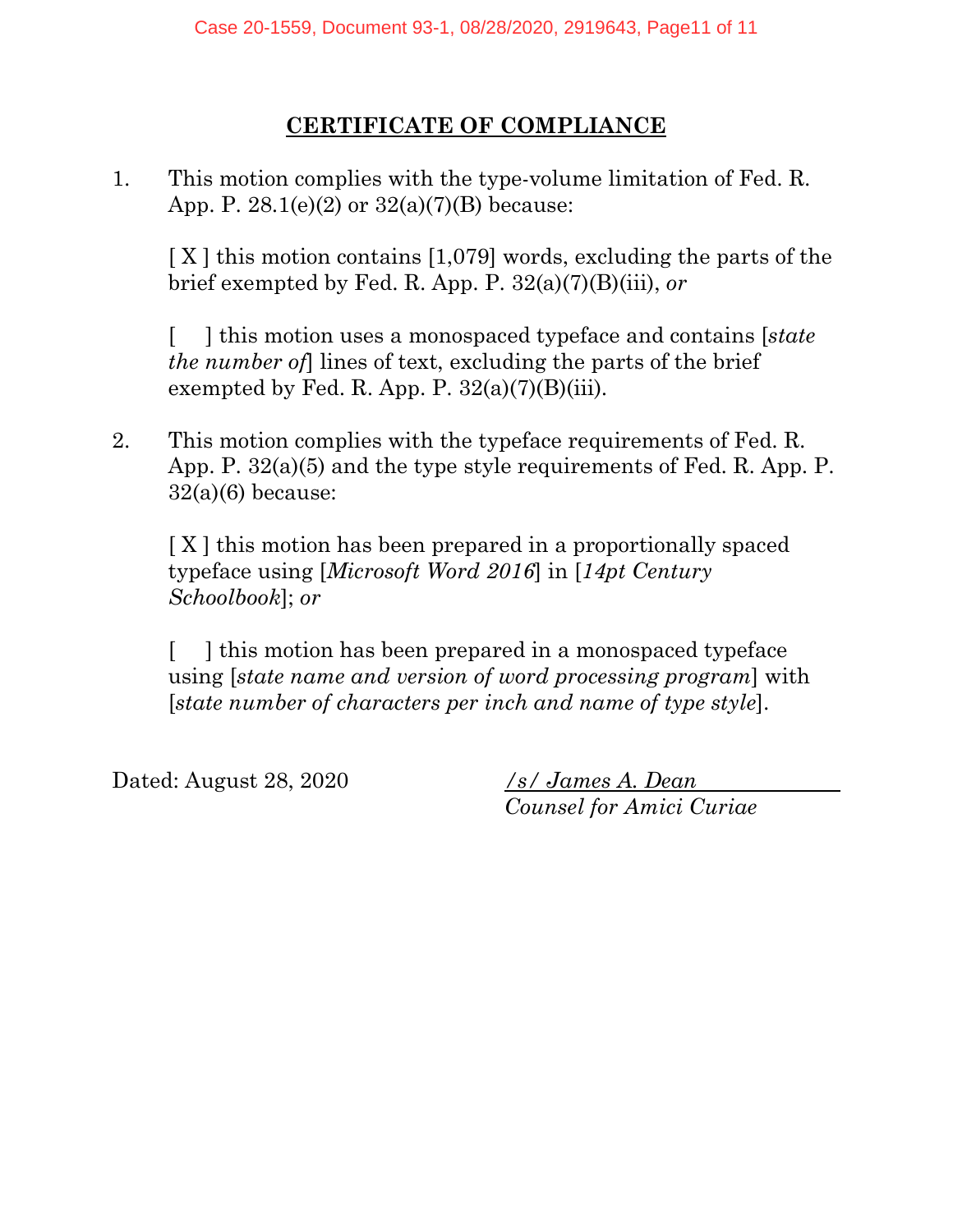**RECORD NOS.**  Case 20-1559, Document 93-2, 08/28/2020, 2919643, Page1 of 36

**20-1552(L) 20-1559(CON), 20-1588(CON), 20-1594(CON), 20-1608(CON)**

In The United States Court of Appeals For The Second Circuit

**HIMELDA MENDEZ, and on behalf of all other persons similarly situated,** *Plaintiffs***,**

**MARCOS CALCANO, On behalf of himself and all other persons similarly situated, YOVANNY DOMINGUEZ, on behalf of all other persons similarly situated, BRAULIO THORNE, on behalf of himself and all other persons similarly situated, JAMES MURPHY, on behalf of himself and all other persons similarly situated,** *Plaintiffs – Appellants***,**

**v.**

**ANNTAYLOR, INC., SWAROVSKI NORTH AMERICA LIMITED, BANANA REPUBLIC, LLC, JERSEY MIKE'S FRANCHISE SYSTEMS, INC., THE ART OF SHAVING-FL, LLC, KOHL'S DEPARTMENT STORES, INC.,** *Defendants – Appellees***,**

#### **KOHL'S CORPORATION,**

*Defendants***.**

**ON APPEAL FROM THE U.S. DISTRICT COURT FOR THE SOUTHERN DISTRICT OF NEW YORK**

**BRIEF OF AMICI CURIAE THE RETAIL LITIGATION CENTER, INC., RESTAURANT LAW CENTER, NATIONAL RETAIL FEDERATION, AND NATIONAL ASSOCIATION OF THEATRE OWNERS IN SUPPORT OF APPELLEES AND URGING AFFIRMANCE OF THE DECISIONS BELOW**

**James A. Dean A. Owen Glist WOMBLE BOND DICKINSON (US) LLP CONSTANTINE CANNON LLP One West Fourth Street, Suite 1200 335 Madison Avenue Winston-Salem, North Carolina 27101 New York, New York 10017 (336) 721-3593 (212) 350-2776**

*Counsel for Amici Curiae Counsel for Amici Curiae*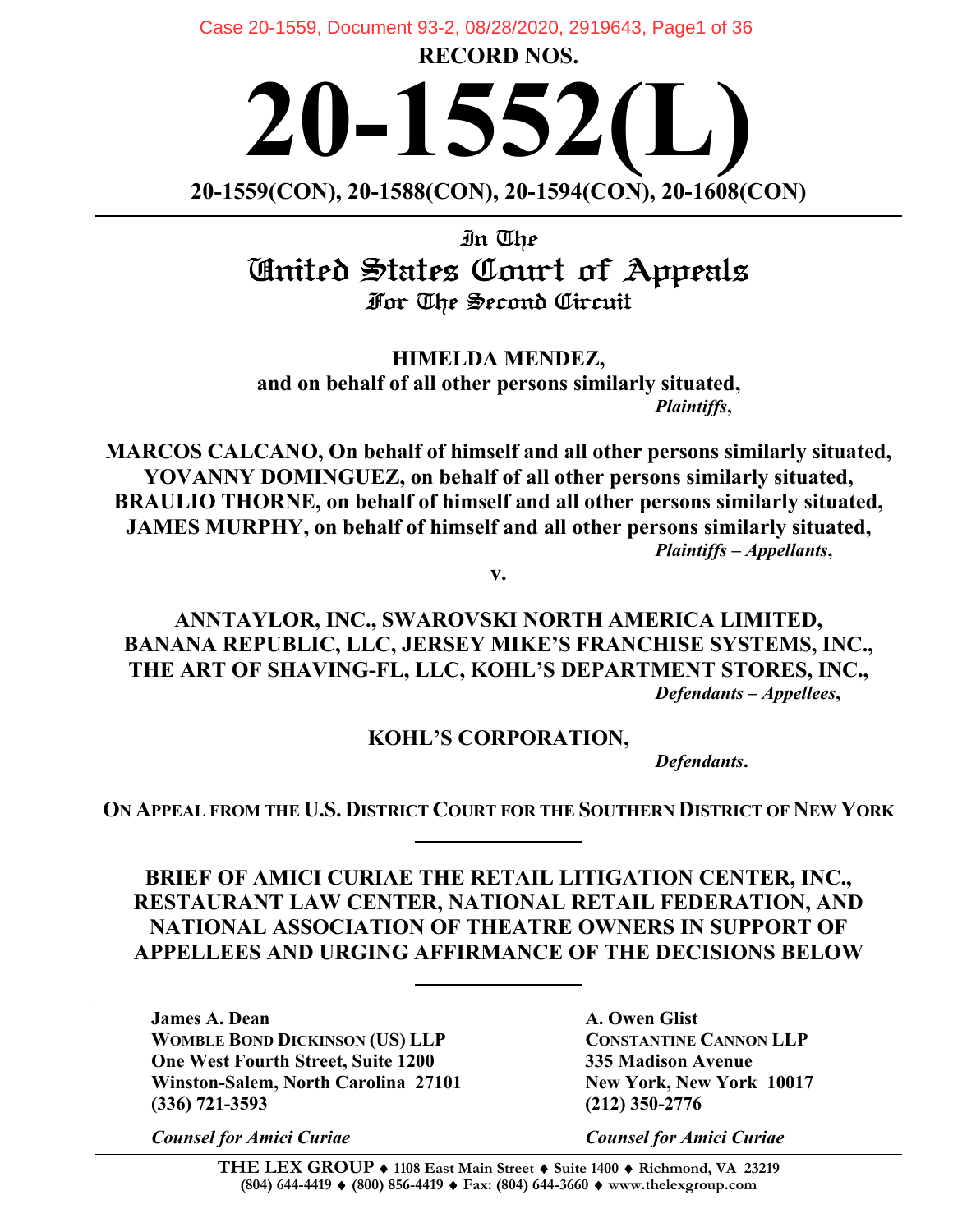#### **CORPORATE DISCLOSURE STATEMENT**

Pursuant to Federal Rule of Appellate Procedure 26.1, Amici Curiae The Retail Litigation Center, Inc., Restaurant Law Center, National Retail Federation, and National Association of Theatre Owners each certifies that it has no parent corporation and no publicly held corporation owns ten percent or more of its stock.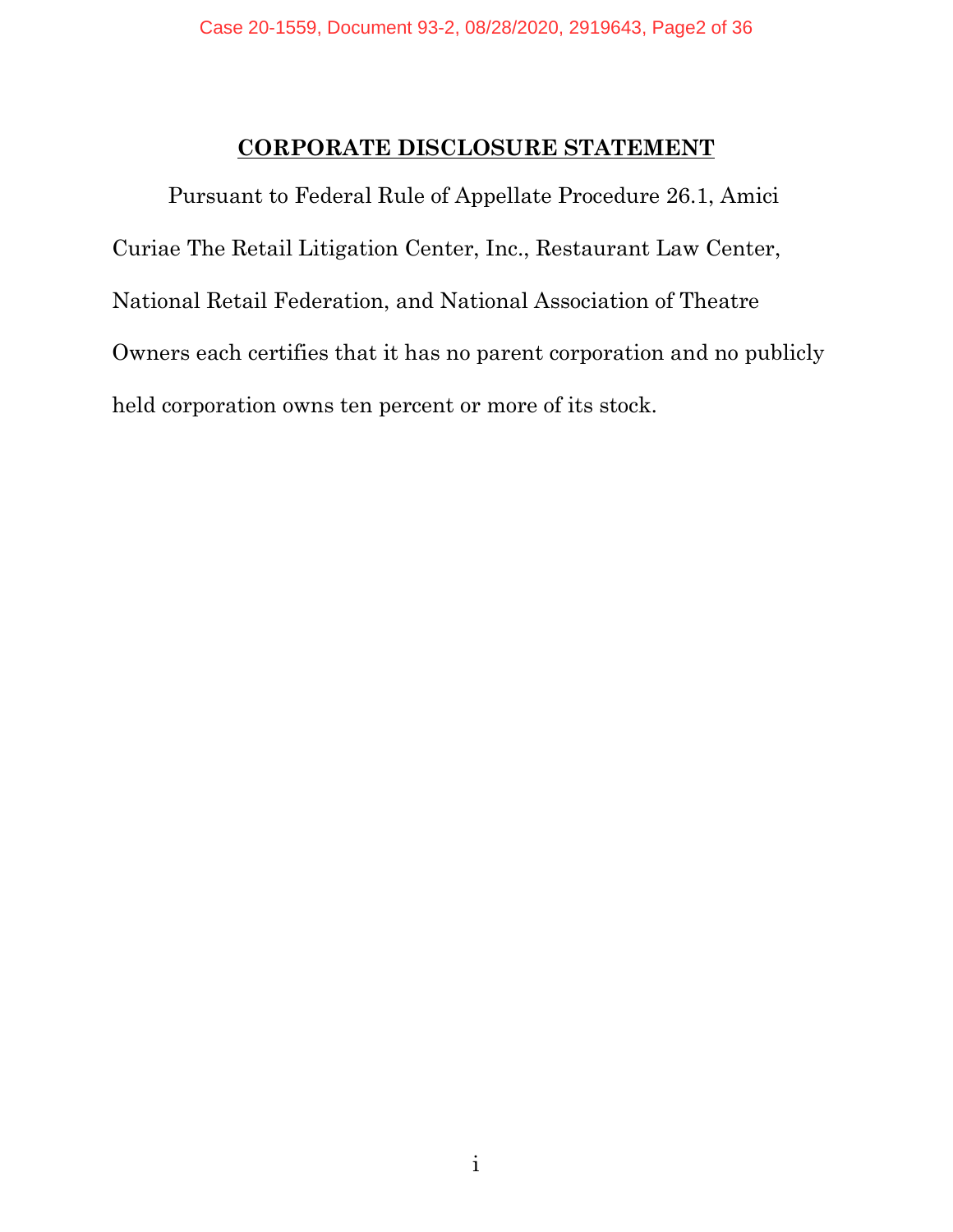# **TABLE OF CONTENTS**

# **Page**

| $\mathbf{I}$ . | THE ADA DOES NOT SEEK TO DICTATE THE<br>PRODUCTS A PUBLIC ACCOMMODATION MAY                                                                         |
|----------------|-----------------------------------------------------------------------------------------------------------------------------------------------------|
| II.            | THE ADA PLACES PRACTICAL LIMITATIONS ON<br>THE "AUXILIARY AIDS OR SERVICES"                                                                         |
|                | Retailers, Restaurants, and Theaters Do Not<br>A.<br>Have a Duty to Divine The Existence of<br>Undisclosed, Unobservable Disabilities 13            |
|                | B. The ADA's Implementing Regulations Allow<br>Retailers, Restaurants, and Theaters to Select<br>the Effective Auxiliary Aids or Services They Will |
|                | $\mathcal{C}$ .<br>Braille Is Not a Practical Option for Most<br>Visually-Impaired People or Public<br>19                                           |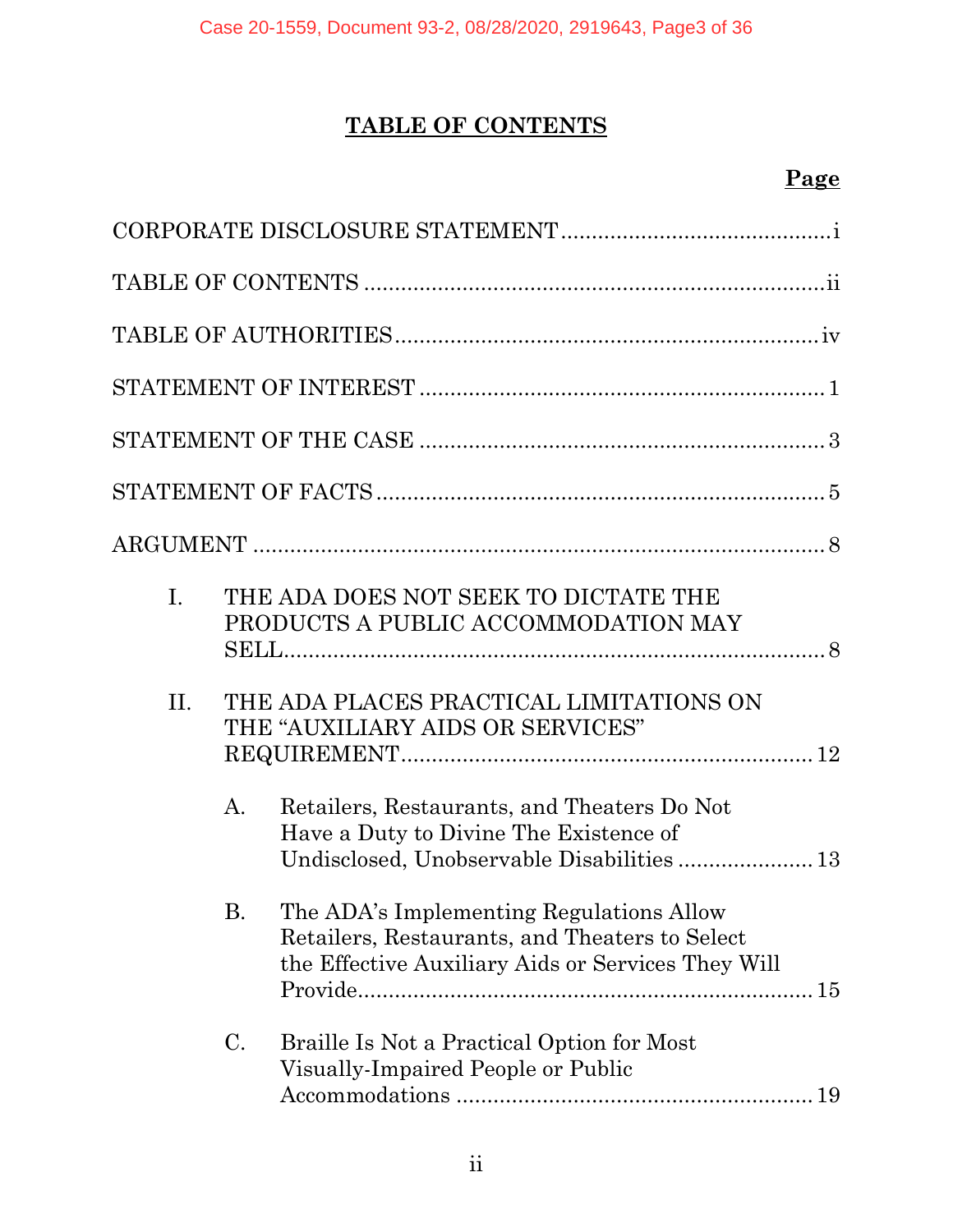|  | III. THE DEFINITION OF "PLACE OF PUBLIC      |  |
|--|----------------------------------------------|--|
|  | ACCOMMODATION" SHOULD NOT BE EXPANDED        |  |
|  |                                              |  |
|  | IV. ANY ADDITIONAL REGULATION OF GIFT CARD   |  |
|  | CONTENTS IS BEST LEFT TO CONGRESS OR DOJ  23 |  |
|  |                                              |  |
|  | CERTIFICATE OF FILING AND SERVICE            |  |
|  |                                              |  |

CERTIFICATE OF COMPLIANCE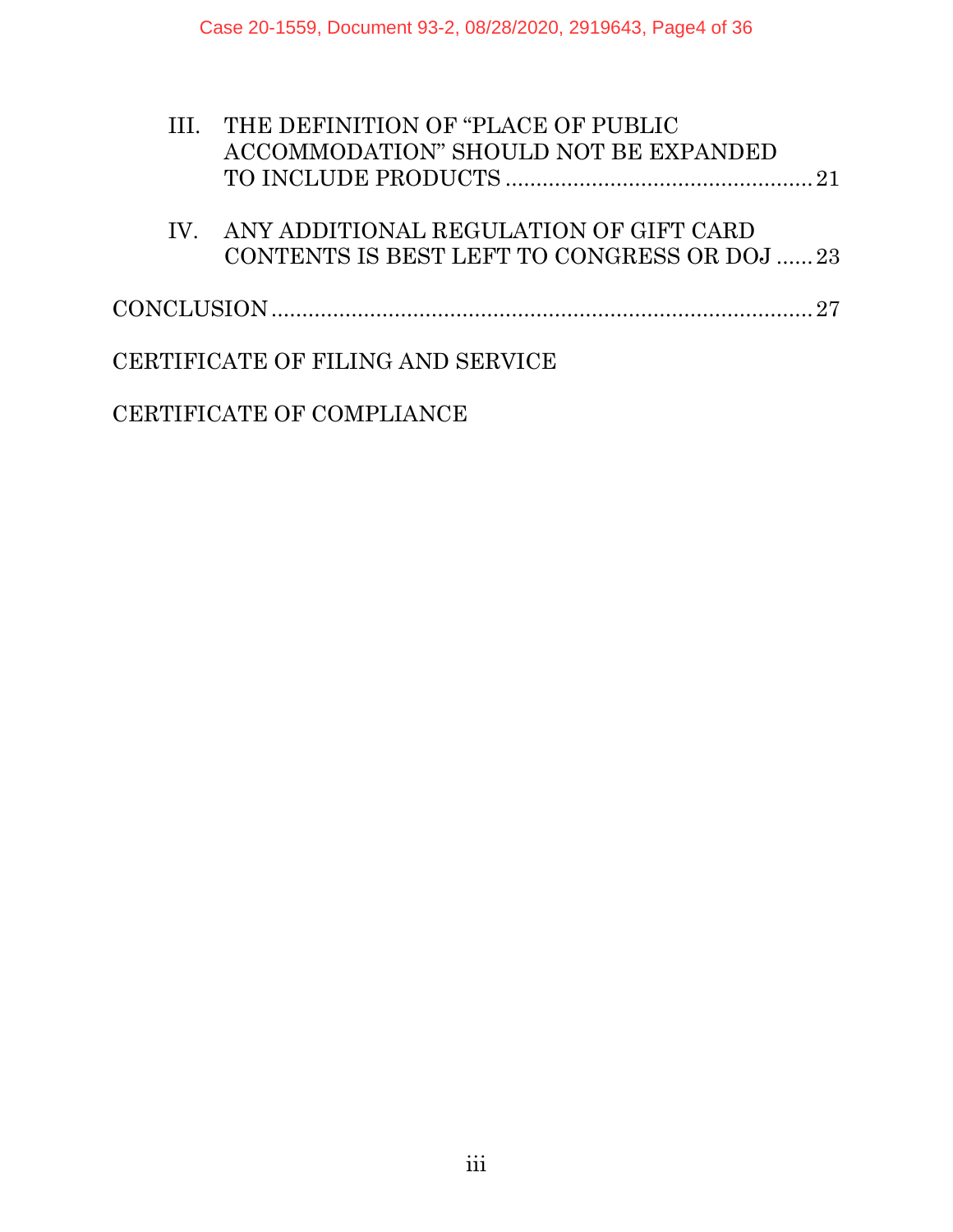# **TABLE OF AUTHORITIES**

## **Page**

## **CASES**

| Anderson v. Kohl's Corp.,<br>No. 2:12-CV-00822, 2013 WL 1874812                  |  |
|----------------------------------------------------------------------------------|--|
| Ariz. ex rel. Goddard v. Harkins Amusement Enters., Inc.,                        |  |
| Burkhart v. Washington Metro. Area Transit Auth.,                                |  |
| Constellation Brands, U.S. Operations, Inc. v. NLRB,                             |  |
| Cornilles v. Regal Cinemas, Inc.,<br>NO. 00-173-AS, 2002 WL 31440885             |  |
| Doe v. Mut. of Omaha Ins. Co.,                                                   |  |
| <i>Funches v. Barra,</i><br>No. 14 Civ. 7382 (KPF), 2016 WL 2939165              |  |
| Jancik v. Redbox Automated Retail, LLC,<br>No. SACV 13-1387-DOC, 2014 WL 1920751 |  |
| Kirtsaeng v. John Wiley & Sons, Inc.,                                            |  |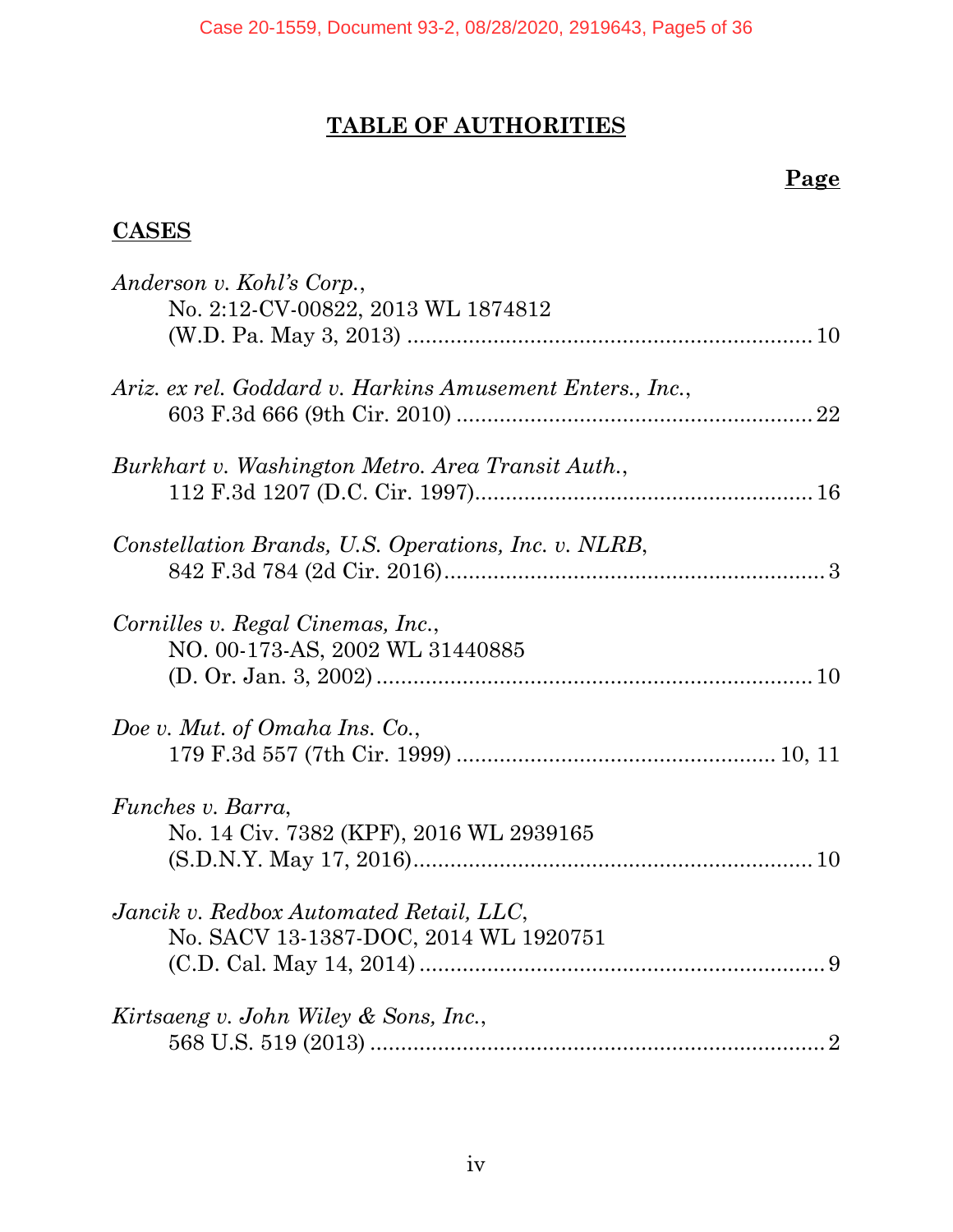| Lewis v. Governor of Ala.,                                                |
|---------------------------------------------------------------------------|
| McNeil v. Time Ins. Co.,                                                  |
| South Dakota v. Wayfair, Inc.,                                            |
| West v. Moe's Franchisor, LLC,<br>No. 15 Civ. 2846 (WHP), 2015 WL 8484567 |
| <b>STATUTES</b>                                                           |
|                                                                           |
|                                                                           |
|                                                                           |
|                                                                           |
|                                                                           |
|                                                                           |
|                                                                           |
|                                                                           |
| <b>REGULATIONS</b>                                                        |
|                                                                           |
|                                                                           |
|                                                                           |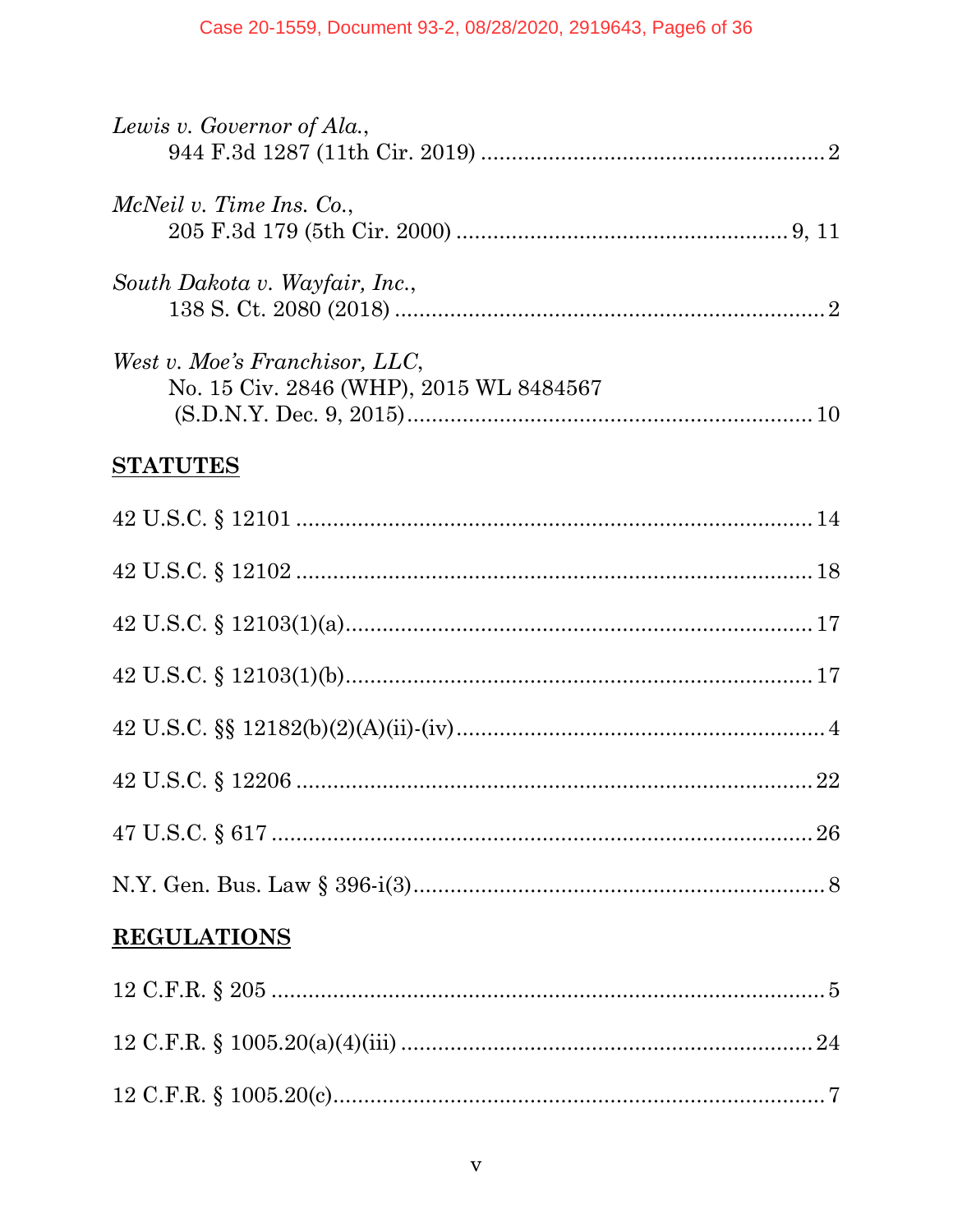| 15 |
|----|
|    |
|    |
|    |
|    |
|    |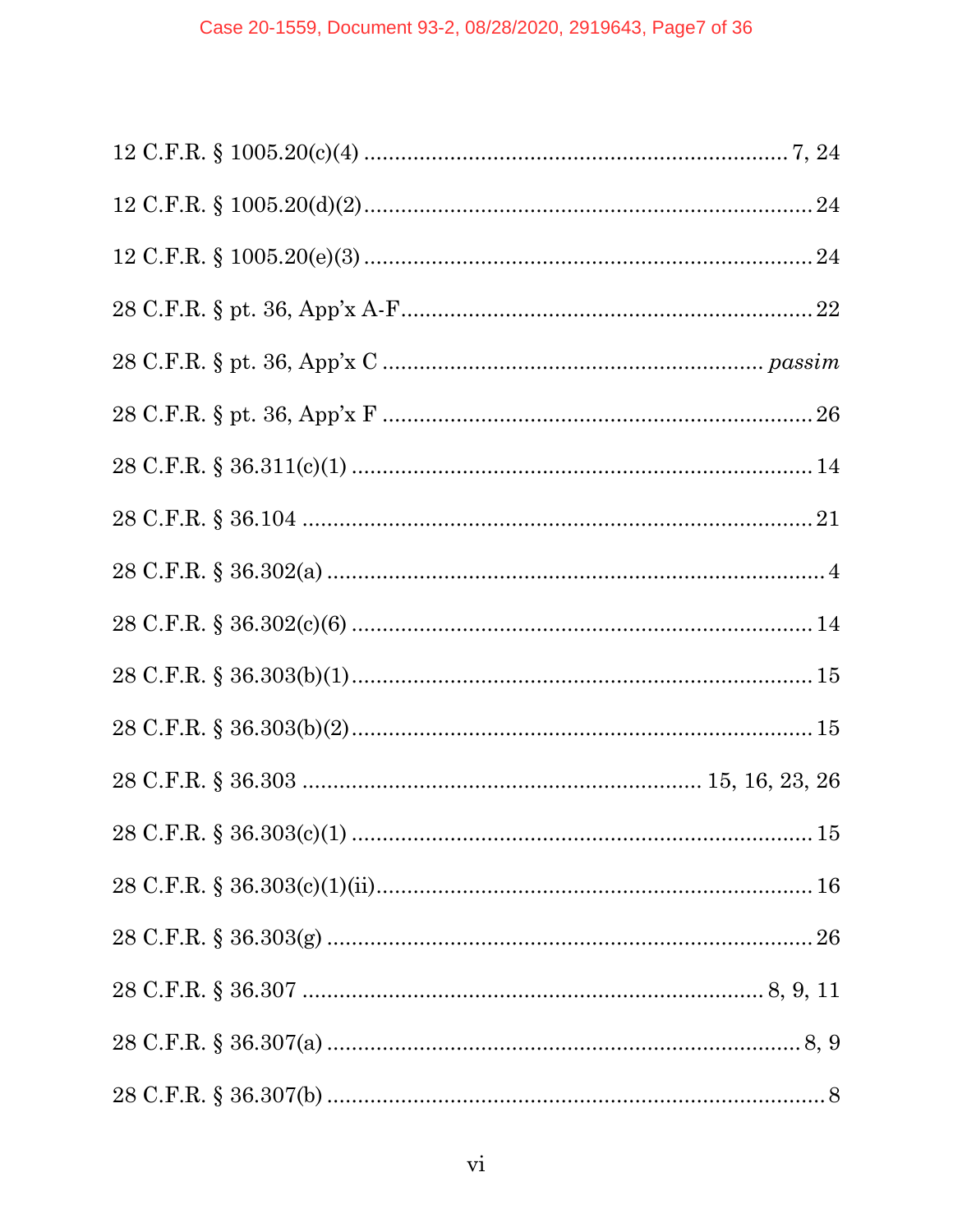#### **STATEMENT OF INTEREST1**

The Retail Litigation Center, Inc. ("Retail Litigation Center") is the only trade organization dedicated solely to representing the retail industry in the judicial system. Its members include many of the country's largest and most innovative retailers. Collectively, the Retail Litigation Center's members employ millions of workers throughout the United States, provide goods and services to tens of millions of consumers, and account for tens of billions of dollars in annual sales. The Retail Litigation Center seeks to provide courts with retail-industry perspectives on important legal issues impacting its members and to highlight the potential industry-wide consequences of significant pending cases. Since its founding in 2010, the Retail Litigation Center has participated as an amicus in more than 160 judicial proceedings on a wide range of issues important to retailers. Its amicus briefs have been favorably cited by multiple courts, including the U.S. Supreme

<sup>1</sup> No party's counsel authored this brief in whole or in part; no party or party's counsel contributed money that was intended to fund preparing or submitting this brief; and no person—other than the Amici Curiae, their members, or their counsel—contributed money that was intended to fund preparing or submitting this brief.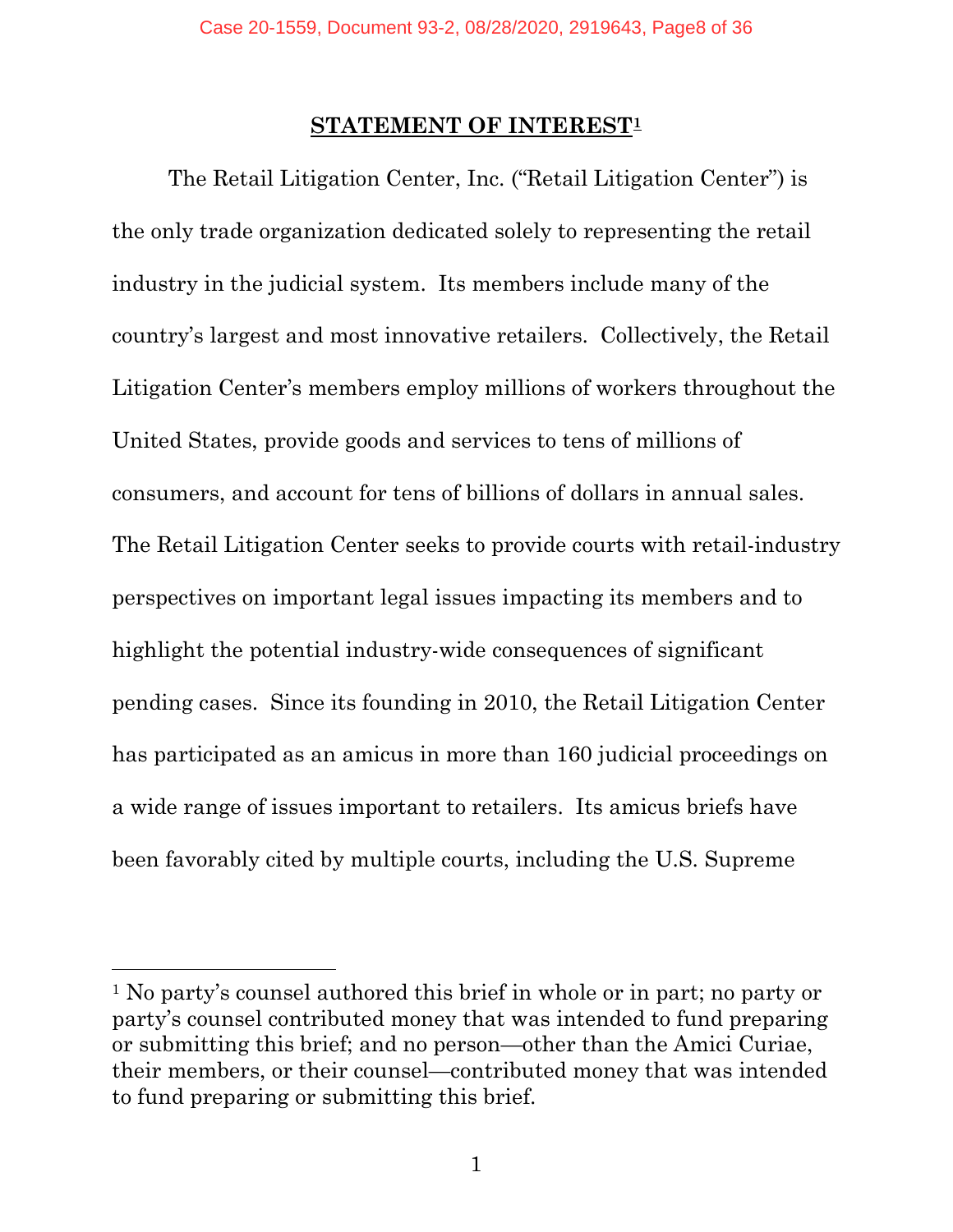Court. *See, e.g.*, *South Dakota v. Wayfair, Inc.*, 138 S. Ct. 2080, 2097 (2018); *Kirtsaeng v. John Wiley & Sons, Inc.*, 568 U.S. 519, 542 (2013).

The Restaurant Law Center is a public policy organization affiliated with the National Restaurant Association, the largest foodservice trade association in the world. This labor-intensive industry is comprised of over one million restaurants and other foodservice outlets employing 15 million people – approximately 10 percent of the U.S. workforce. Restaurants and other foodservice providers are the nation's second-largest private-sector employers. Through amicus participation, the Restaurant Law Center provides courts with the industry's perspective on legal issues that have the potential to significantly impact its members and their industry. The Restaurant Law Center's amicus briefs have been cited favorably by state and federal courts, most recently by the majority in an Eleventh Circuit en banc decision. *See Lewis v. Governor of Ala.*, 944 F.3d 1287, 1303 n. 15 (11th Cir. 2019) (en banc).

The National Retail Federation ("NRF") is the world's largest retail trade association, representing the nation's largest private-sector employer and an industry that contributes \$2.6 trillion dollars to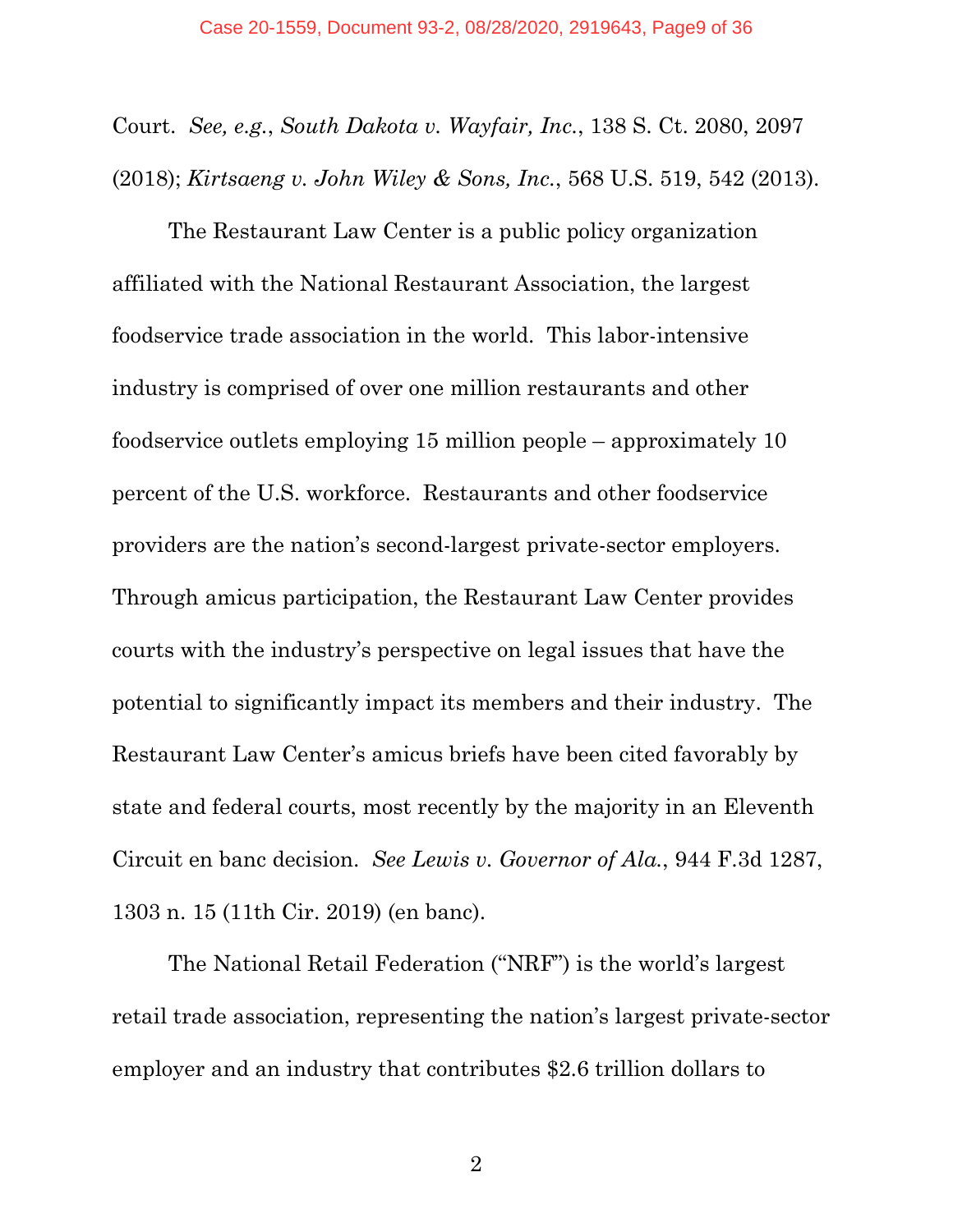annual GDP. NRF advocates for the retail industry on a wide range of issues, regularly weighing in on legislation being considered by Congress, regulations proposed by federal agencies, and in lawsuits. NRF's amicus briefs have been cited favorably, including by this court. *See, e.g.*, *Constellation Brands, U.S. Operations, Inc. v. NLRB*, 842 F.3d 784, 791 n.20 (2d Cir. 2016).

The National Association of Theatre Owners ("NATO") is the largest motion picture exhibition trade organization in the world, representing more than 33,000 movie screens in all 50 states, and additional cinemas in 103 countries worldwide. NATO's membership includes the largest cinema chains in the world and hundreds of independent theater owners.

#### **STATEMENT OF THE CASE**

Retailers, restaurants, and movie theaters exist to serve consumers. The more consumers they serve, the better off they are. One in four Americans has a disability.2 Thus, apart from the

<sup>2</sup> *Disability Impacts All of Us*, CENTERS FOR DISEASE CONTROL AND PREVENTION, https://www.cdc.gov/ncbddd/disabilityandhealth/ infographic-disability-impacts-all.html (last visited Aug. 25, 2020).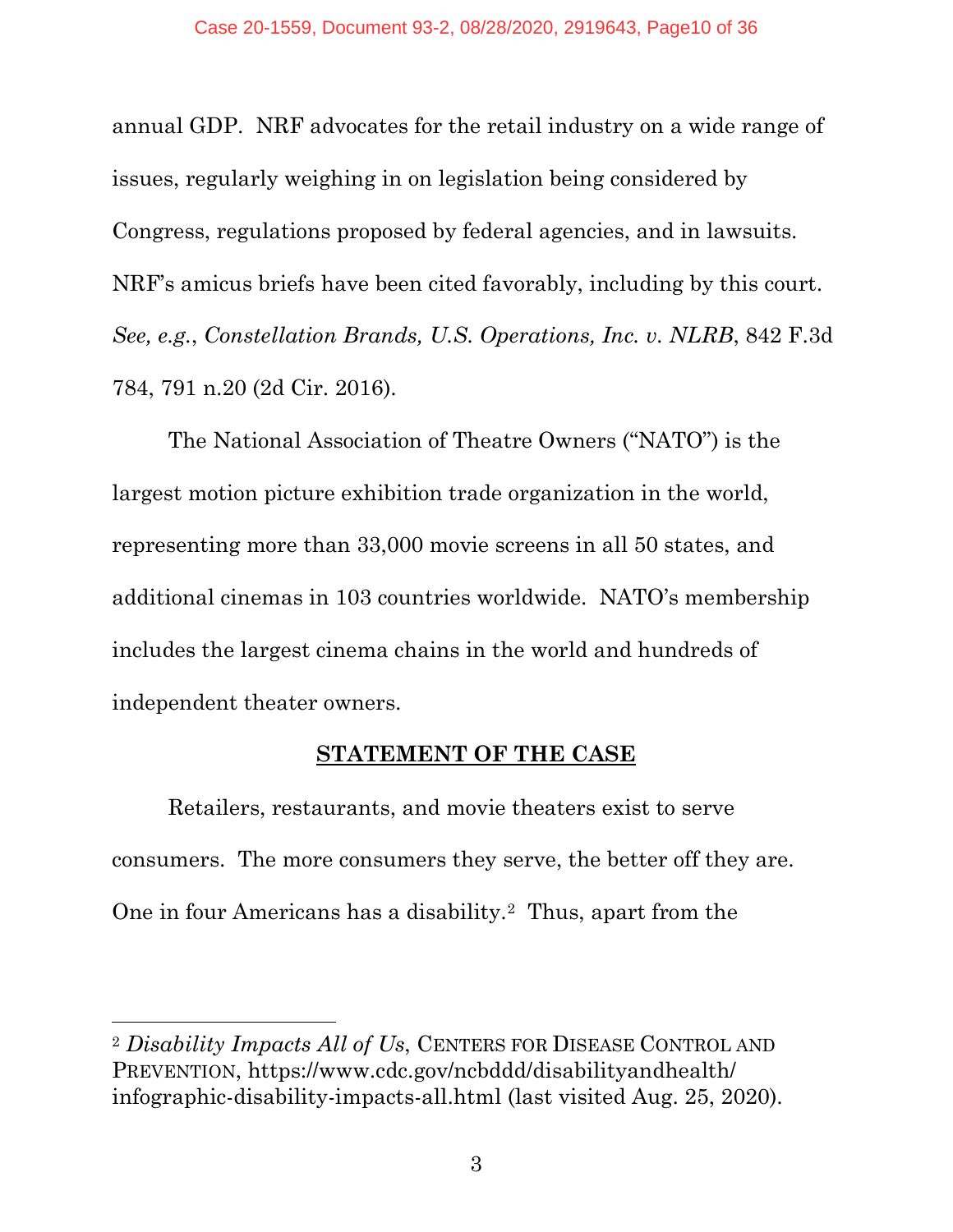requirements of the Americans with Disabilities Act ("ADA"),

businesses have a fundamental interest in serving this important market segment and many have chosen to do so in creative and cuttingedge ways.3 Nonetheless, the capacity of retailers, restaurants, and theaters is not limitless. Acknowledging this fact, Congress drew the statutory lines bounding the ADA's legal mandate with care, balancing the needs of people with disabilities, on the one hand, and the practical constraints faced by public accommodations, on the other.4 In so doing, Congress recognized that, as important as it is for public

<sup>3</sup> As but one example, Target stores offer visually-impaired customers the ability to use Aira, a service that uses mobile devices to connect low vision customers with trained agents who can assist them in real time with tasks including finding carts or baskets, selecting specific items from shelves, and locating the shortest check out line. *See Aira Service Now Available At All Target Stores*, AIRA.IO, https://aira.io/target (last visited Aug. 25, 2020).

<sup>4</sup> Many of these boundaries are cemented in the ADA's definition of "discrimination," which provides, for example, that a public accommodation is not required to: (1) modify its policies, practices, or procedures when doing so would require a "fundamental alteration" in the goods, services, facilities, privileges, advantages, or accommodations at issue; (2) provide auxiliary aids or services that require a "fundamental alteration" or result in an "undue burden;" or (3) remove architectural or structural communications barriers when doing so is not "readily achievable." 42 U.S.C. §§ 12182(b)(2)(A)(ii)-(iv); *see also* 28 C.F.R. § 36.302(a).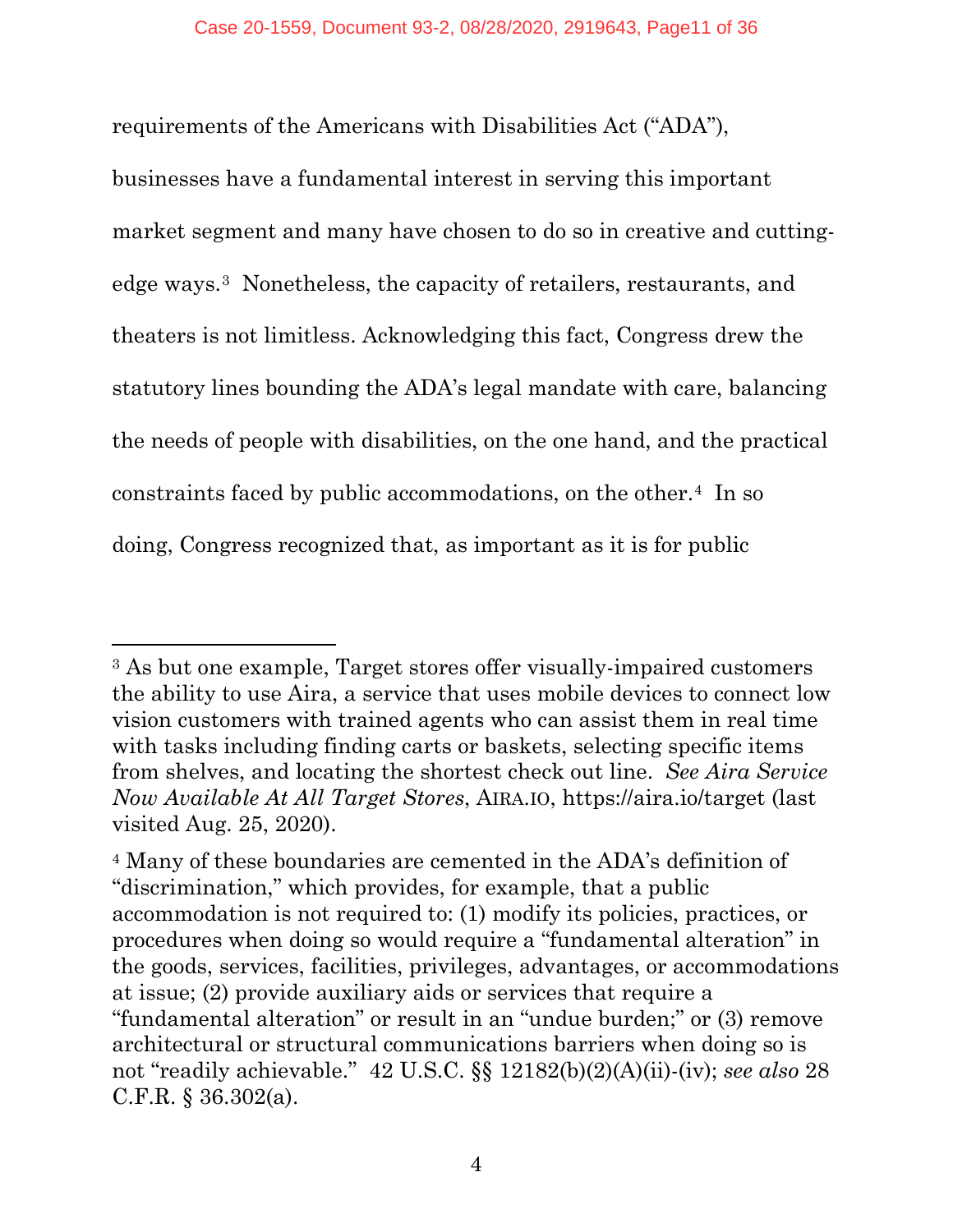accommodations to grant access to individuals with disabilities, there must be practical limits to the scope of that grant, including allowing public accommodations to stock a product mix of their choosing and to select the reasonable auxiliary aids or services they use to communicate with a broad range of customers with differing abilities.

Appellants seek to erase these legislatively designed boundaries by forcing Appellees to sell a good specially designed for one subset of individuals with one type of impairment or to provide a specific auxiliary aid or service that benefits only a small percentage of that population. Removing half of the legislative equation would not only pave the way for a wave of product-based ADA litigation, but it would create practical compliance problems for public accommodations and courts. Accordingly, Amici urge the court to affirm the decisions below.

#### **STATEMENT OF FACTS**

As the name indicates, "[a] gift card is a type of prepaid card that is designed to be purchased by one consumer and given to another consumer as a present or expression of appreciation or recognition."5 In

<sup>5</sup> Electronic Fund Transfers, 75 Fed. Reg. 16580 (Apr. 1, 2010) (amending 12 C.F.R. part 205, which implements the Electronic Fund Transfers Act to cover gift cards).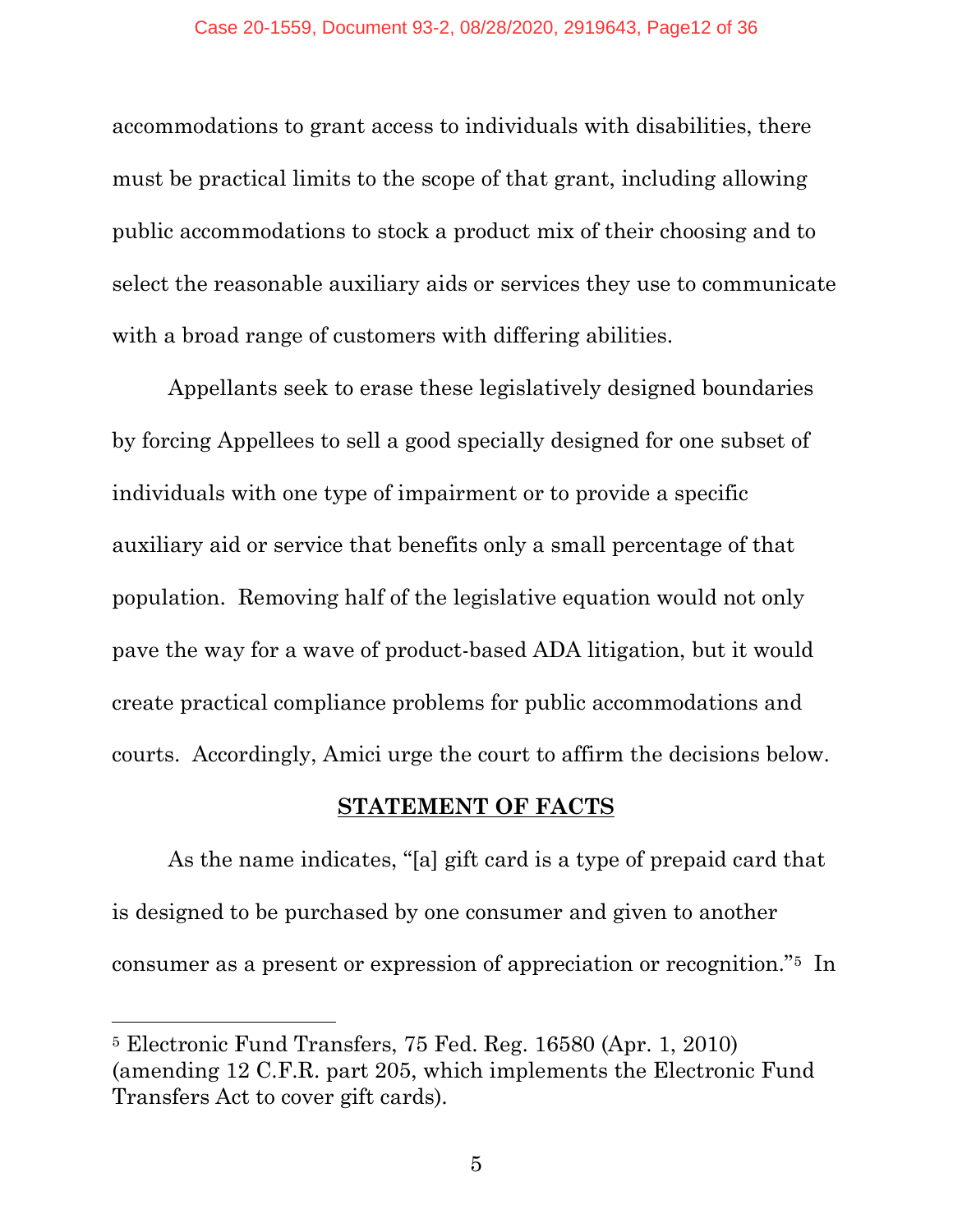fact, gift cards have topped consumers' holiday wish lists for thirteen consecutive years.6 During 2018, alone, this demand translated into more than 5.5 billion retail gift card payments representing a value of \$100 billion.7

Consistent with their popularity, gift cards are available through a variety of channels. Importantly, many retailers, restaurants, and theaters – in addition to selling their own gift cards – permit their cards to be sold through kiosks or "gift card malls" placed in department stores, pharmacies, grocery stores and other locales. Gift card malls generally account for more than one-third of all gift card sales and often are operated by third-party program managers who work with the host store where the mall is located to select the gift cards to be sold, design the display, activate cards, and transfer funds. Even when a retailer, restaurant, or theater sells its cards directly, the card program may be

<sup>6</sup> *Holiday Shoppers Plan to Spend 4 Percent More This Year*, NRF.COM, https://nrf.com/media-center/press-releases/holiday-shoppersplan-spend-4-percent-more-year#:~:text=For%20the%2013th%20year %20in,percent)%2C%20personal%20care%20or%20beauty (last visited Aug. 27, 2020).

<sup>7</sup> Fed. Reserve Sys., The 2019 Federal Reserve Payments Study at 4 (Dec. 2019), *available at* https://www.federalreserve.gov/newsevents/ pressreleases/files/2019-payments-study-20191219.pdf (referring to gift cards as "private-label prepaid debit cards").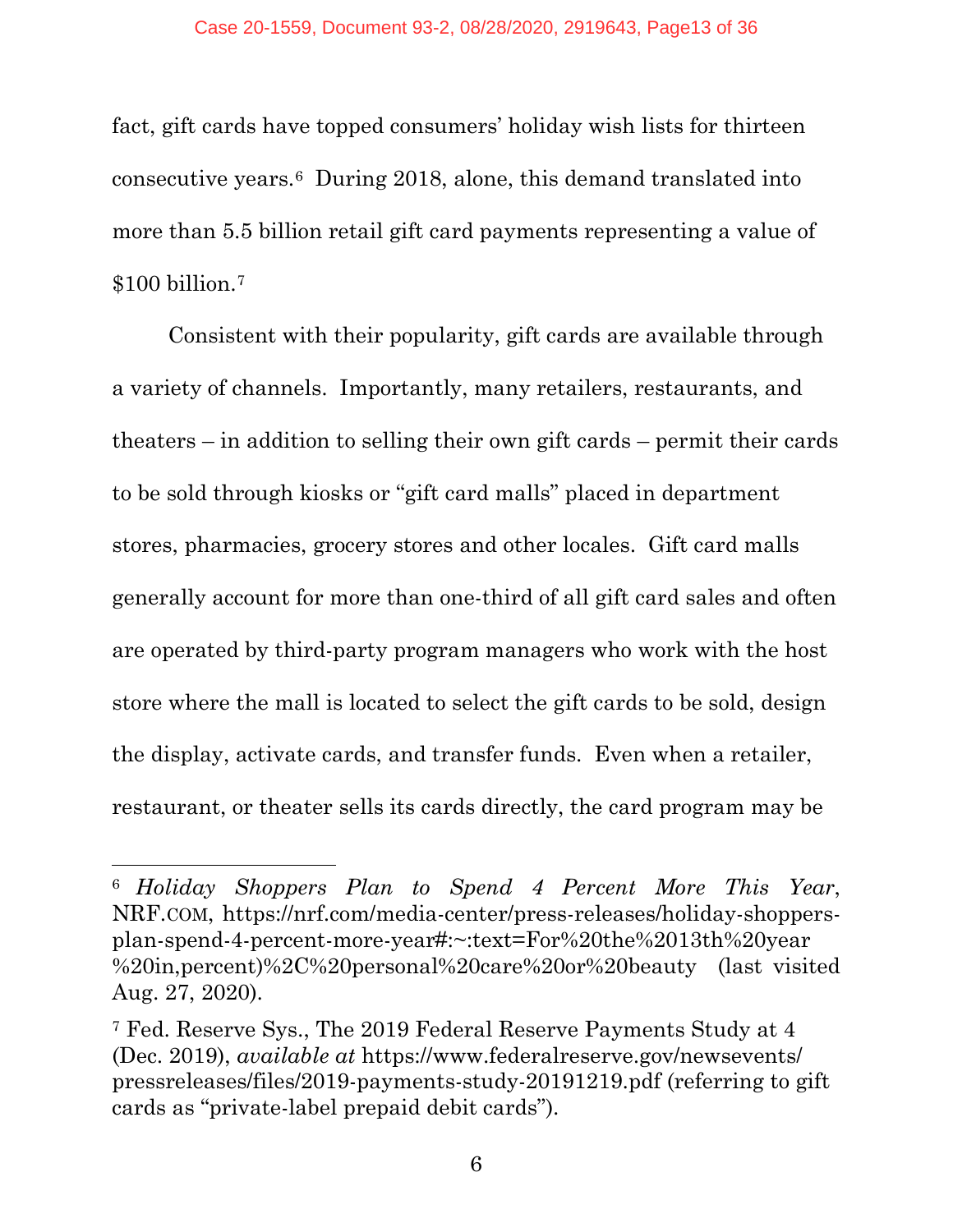administered by one or more third parties who print or procure the cards, activate them upon purchase, track balances, and provide customer service for card-related issues.

Like many other consumer products, federal regulations require gift cards to bear certain printed information.8 Consistent with the notion that gift cards are designed to be transferred from one consumer to another, these disclosures must be printed on the gift card itself; placing the information on a sticker or label affixed to the card or in packaging or printed materials accompanying the card is not sufficient to comply with federal dictates.9 Federal regulations also require all gift cards to bear a toll-free number and, if available, a web address where all of the information that must be printed on the card is also available to consumers.10 Increasingly, gift cards are associated with websites for consumers such that now practically all gift cards bear a web address where the full terms and conditions may be found by all consumers.

<sup>8</sup> 12 C.F.R. § 1005.20(c).

 $9 \text{ Id. }$  \$ 1005.20(c)(4).

<sup>10</sup> *Id.*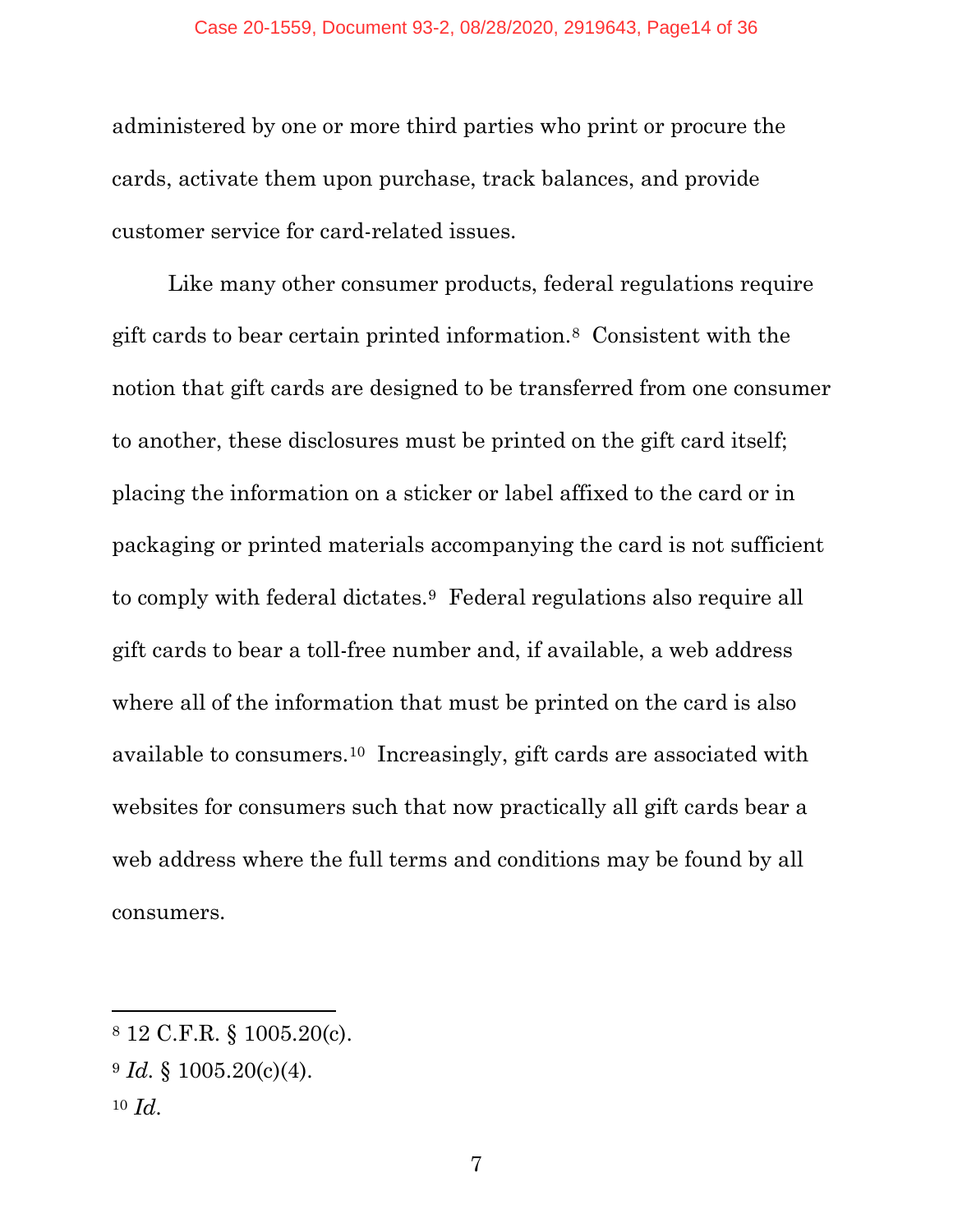In addition to these federal requirements, gift cards, like many other products, must comply with relevant state laws. For example, New York law requires gift cards to disclose any expiration date, the amount of any fee, and whether the card is subject to a replacement fee if it is lost or stolen.11 Any additional terms and conditions must either be stated on the card or must be accessible via a toll-free number that is printed on the card.12

#### **ARGUMENT**

## **I. THE ADA DOES NOT SEEK TO DICTATE THE PRODUCTS A PUBLIC ACCOMMODATION MAY SELL.**

Despite Appellants' urging to the contrary, public accommodations are not required to stock products that are specially designed for people with disabilities, including Brailled goods.<sup>13</sup> 28 C.F.R. §§ 36.307(a), (b). By taking the position that a gift card is a service, a place, money, or anything other than a good, Appellants seek to make an end run around

<sup>11</sup> N.Y. Gen. Bus. Law § 396-i(3).

<sup>12</sup> *Id.*

<sup>13</sup> Or, as DOJ has explained, "The purpose of the ADA's public accommodations requirements is to ensure accessibility to the goods offered by a public accommodation, not to alter the nature or mix of goods that the public accommodation has typically provided." 28 C.F.R. Pt. 36, App'x C § 36.307.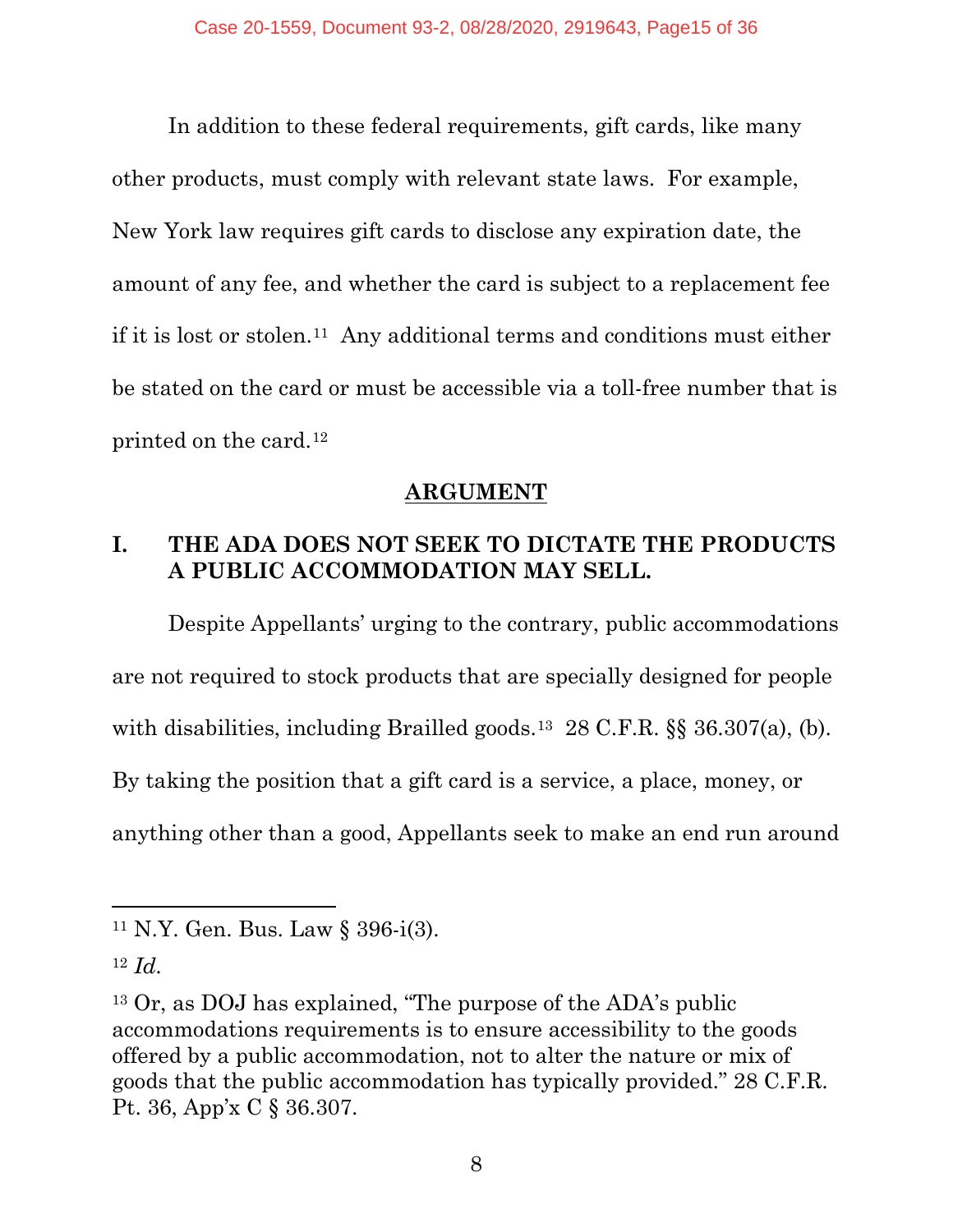this bright line rule and replace it with uncertain, unworkable, and potentially unlimited obligations.

If retailers, restaurants, and theaters were required to stock Brailled versions of gift cards, then it would be difficult to envision what limiting principle they could look to when responding to future demands that they carry special versions of other products. As one Circuit Court has noted:

[T]he language of [Title III] can only reasonably be interpreted to have some practical, common sense boundaries. And if we construe Title III to regulate the content of goods and services, there seem to be *no statutory boundaries*.

*McNeil v. Time Ins. Co.*, 205 F.3d 179, 187 (5th Cir. 2000) (emphasis added). For instance, Appellants' logic could be used to mandate that

retailers sell Brailled books,<sup>14</sup> closed-captioned DVDs,<sup>15</sup> special

<sup>14</sup> *See* 28 C.F.R. Pt. 36, App'x C, § 36.307 ("[A] bookstore, for example, must make its facilities and sales operations accessible to individuals with disabilities, but is not required to stock Brailled or large print books.").

<sup>15</sup> *See Jancik v. Redbox Automated Retail, LLC*, No. SACV 13-1387- DOC, 2014 WL 1920751, at \*5 (C.D. Cal. May 14, 2014) (concluding that closed-captioned DVDs were a special good retailer was not required to stock under § 36.307(a)).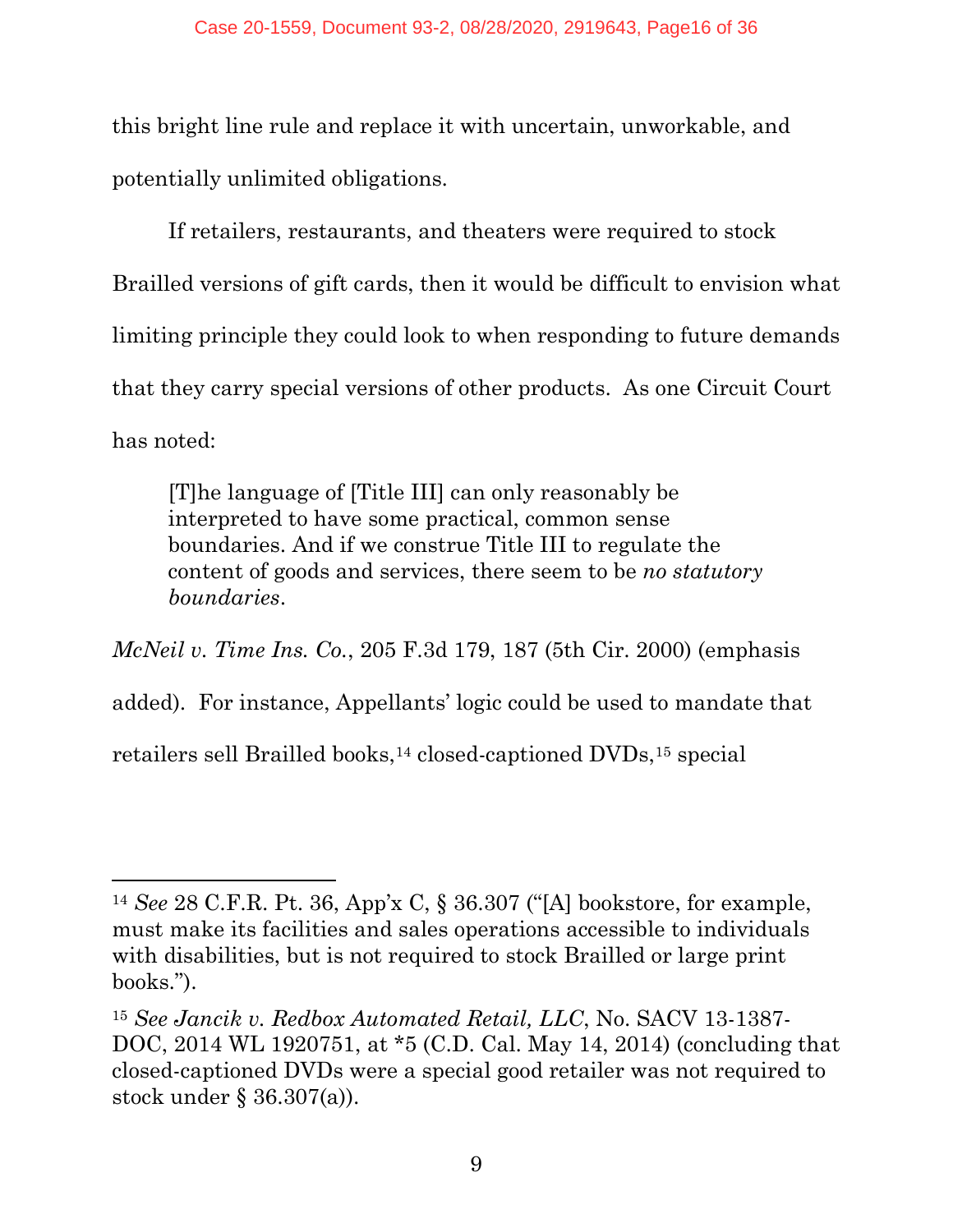clothing,16 automobiles with hand controls,17 and specially-designed electronics;18 limit restaurants to using drink dispensers that can be independently used by people with disabilities;19 and force theaters to screen only films that have open captioning visible to all patrons.20 But guidance from the Department of Justice ("DOJ") and other courts makes clear that the ADA requires none of these things. Indeed, taking Appellants' argument to its logical conclusion could prevent retailers,

<sup>16</sup> *See Anderson v. Kohl's Corp.*, No. 2:12-CV-00822, 2013 WL 1874812, at \*9 (W.D. Pa. May 3, 2013) (concluding that ADA did not require retailer to carry particular plus-sized clothing).

<sup>17</sup> *See Funches v. Barra*, No. 14 Civ. 7382 (KPF), 2016 WL 2939165, at \*4 (S.D.N.Y. May 17, 2016) (concluding that car manufacturers were not "required to alter the mix of goods they sell by manufacturing a set portion of their vehicles with hand controls").

<sup>18</sup> *See Doe v. Mut. of Omaha Ins. Co.*, 179 F.3d 557, 560 (7th Cir. 1999) ("The common sense of the statute is that the content of the goods or services offered by a place of public accommodation is not regulated. A camera store may not refuse to sell cameras to a disabled person, but it is not required to stock cameras specially designed for such persons.").

<sup>19</sup> *See West v. Moe's Franchisor, LLC*, No. 15 Civ. 2846 (WHP), 2015 WL 8484567, at \*3 (S.D.N.Y. Dec. 9, 2015) ("Nothing in the ADA or its implementing regulations supports Plaintiffs' argument that Moe's must alter its Freestyle [drink] machines in a way that allows blind individuals to retrieve beverages without assistance.").

<sup>20</sup> *See Cornilles v. Regal Cinemas, Inc.*, NO. 00-173-AS, 2002 WL 31440885, at \*6 (D. Or. Jan. 3, 2002) (finding that open-captioned movies were a special good that a theater need not provide under the ADA).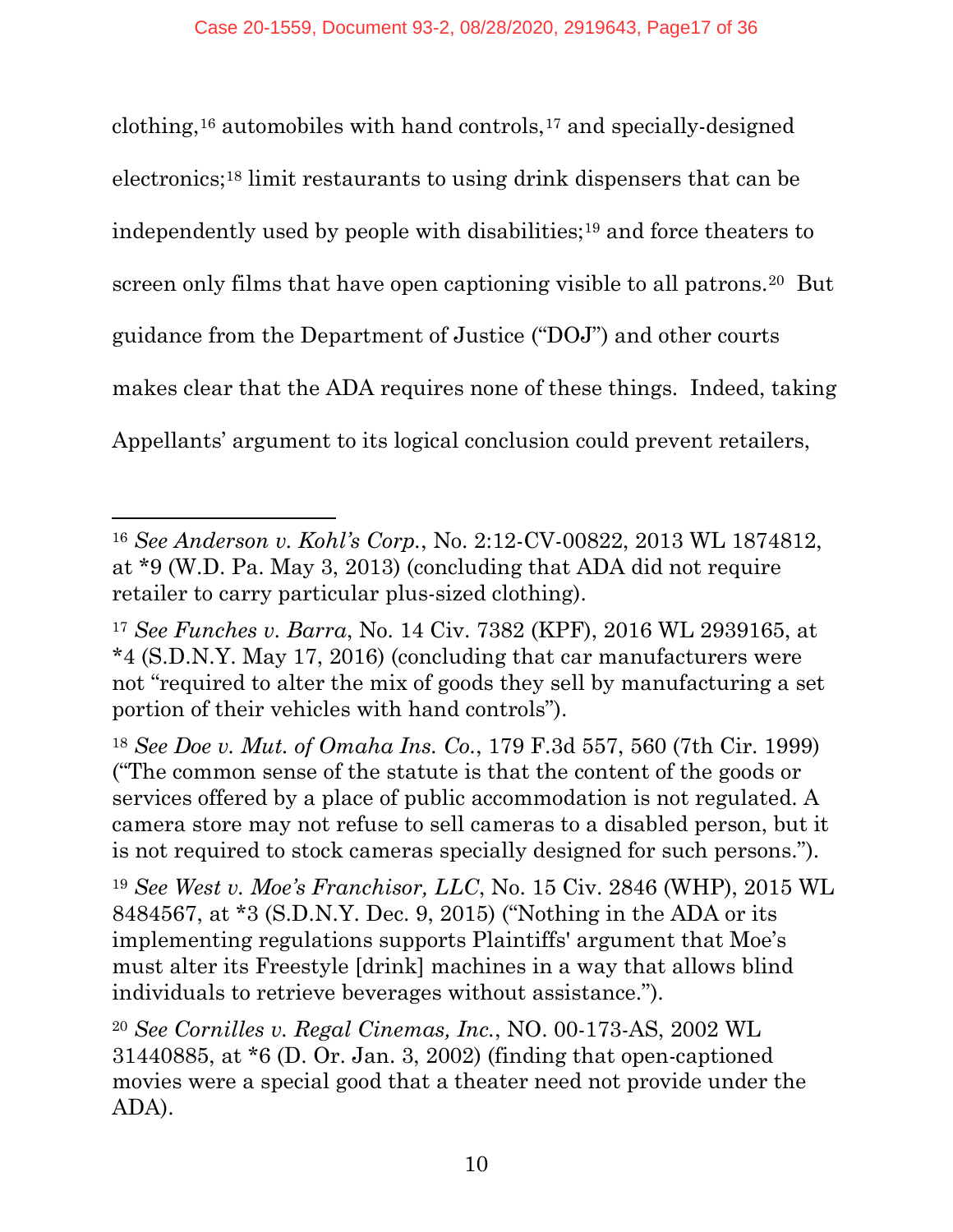restaurants, or theaters from selling any product that is not independently usable by any person with any disability or that does not have an independently-usable equivalent.<sup>21</sup> "Had Congress purposed to impose so enormous a burden on the retail sector of the economy and so vast a supervisory responsibility on the federal courts, . . . it would have made its intention clearer and would at least have imposed some standards." *Mutual of Omaha*, 179 F.3d at 560. It did neither.

Finally, there is no question that the relief Appellants seek runs afoul of the ADA's limitations. *See* 28 C.F.R. § 36.307. Gift cards are goods that are stocked, displayed, marketed, and sold like any other product. They are not bound to any ongoing service or linked to a particular user or retail location. Indeed, this freedom is the very point of the cards, which are intended to be bought by one person and given to another with no strings attached. Aside from the cards' inherent attributes, the fact that they are goods is reflected in the manner of their distribution. In particular, around one-third of all gift card sales

<sup>21</sup> The most likely result of any such requirement would be a dramatic decrease in the goods that could be brought to market. *See, e.g.*, *McNeil*, 205 F.3d at 187 (enumerating restrictions that retailers and restaurants would face if required to ensure that every good offered was equally accessible to people with disabilities as to those without).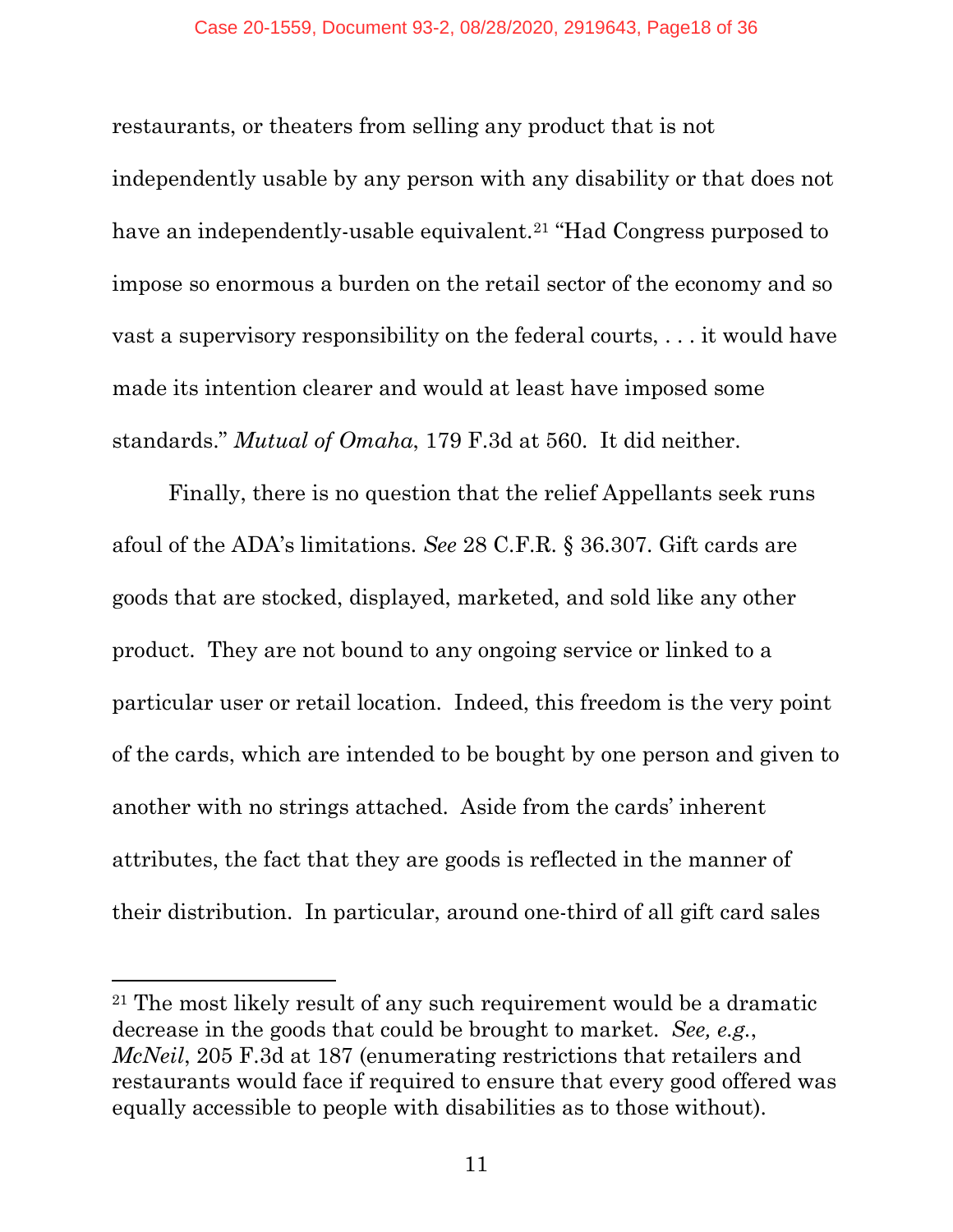occur through kiosks or "gift card malls" that are located in department stores, pharmacies, and other locales and offer literally dozens of card options. While the host store might have some input in the cards to be offered, the malls and cards are controlled and administered by third parties, and the host store has no involvement beyond the point of sale.

In sum, Congress and DOJ made a clear choice that the ADA should not regulate retailers', restaurants', and theaters' inventories. Amici urge the court to recognize this key principle by affirming the decisions below.

## **II. THE ADA PLACES PRACTICAL LIMITATIONS ON THE "AUXILIARY AIDS OR SERVICES" REQUIREMENT.**

The ADA's auxiliary aids or services requirement is intended to facilitate communication between public accommodations and customers with sensory impairments. It does not deputize retailers, restaurants, and theaters to intrude on their customers' privacy by asking questions about their abilities; require those businesses to provide the particular aid or service a customer requests rather than an effective aid or service the business already has on hand; or mandate Braille as the exclusive aid or service for any communication.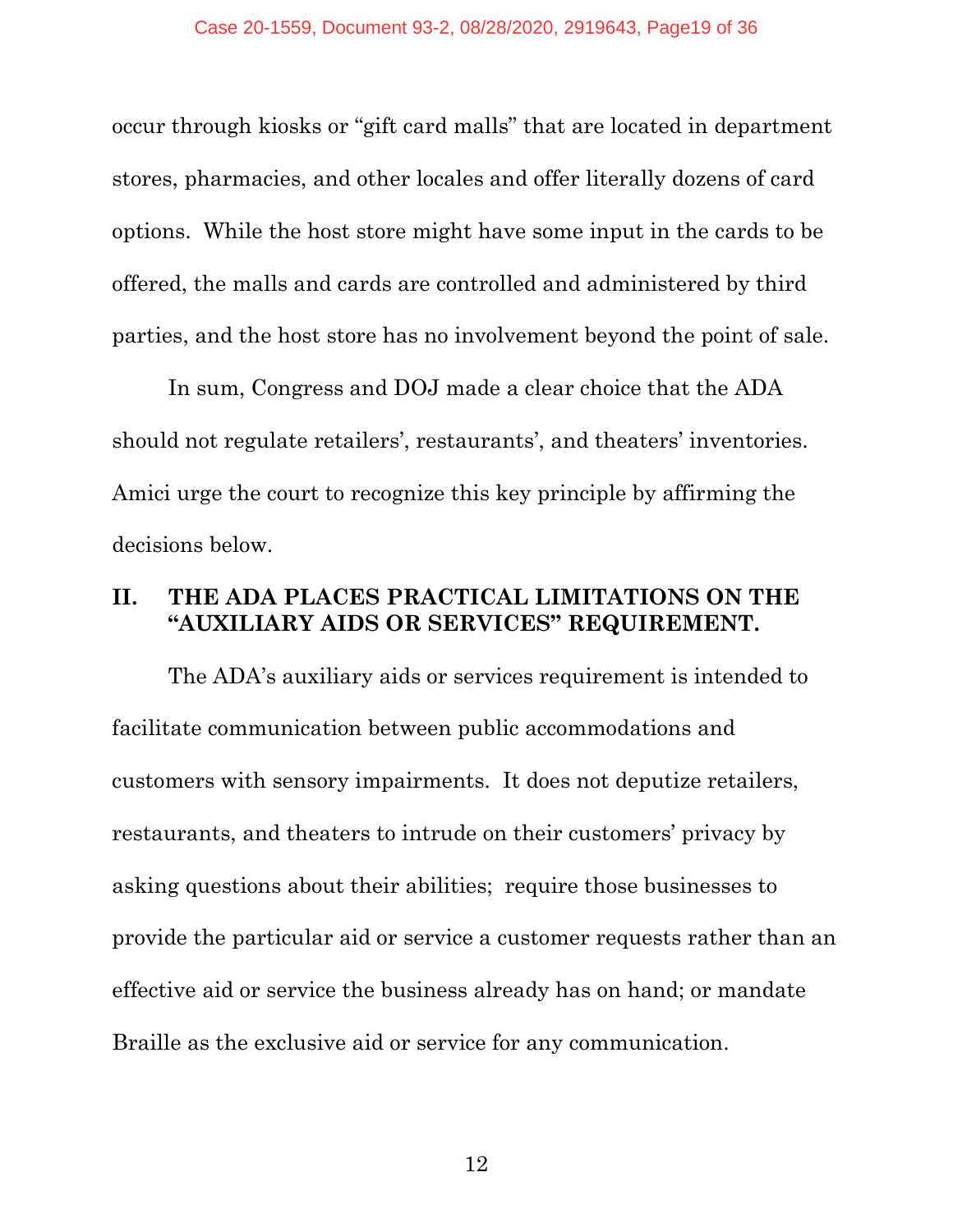#### **A. Retailers, Restaurants, and Theaters Do Not Have a Duty to Divine the Existence of Undisclosed, Unobservable Disabilities.**

Retailers, restaurants, and theaters should not be required to guess at the existence of undisclosed, unobservable disabilities in order to avoid ADA liability, but this is precisely what Appellants contend Appellees were bound to do. As reflected in their Complaints, Appellants' claims are based on brief telephone interactions in which they merely asked whether Appellees sell Braille gift cards. (J.A. 35, 101, 166, 286, 350, 416.) The fact that Appellants are visually impaired was not disclosed (s*ee id.*) and could not have been reasonably inferred from Appellants' (telephoned) questions, since gift cards are primarily bought to be used by individuals other than the purchasers. Yet the alleged failure to provide an auxiliary aid or service to accommodate Appellants' undisclosed conditions is at least one basis on which Appellees now find themselves in court, along with hundreds of other retailers, restaurants, and theaters facing similar suits in this Circuit.

Common sense dictates that it should not be incumbent on public accommodations to interrogate customers whenever they have an inkling that the customer has an undisclosed disability. In fact,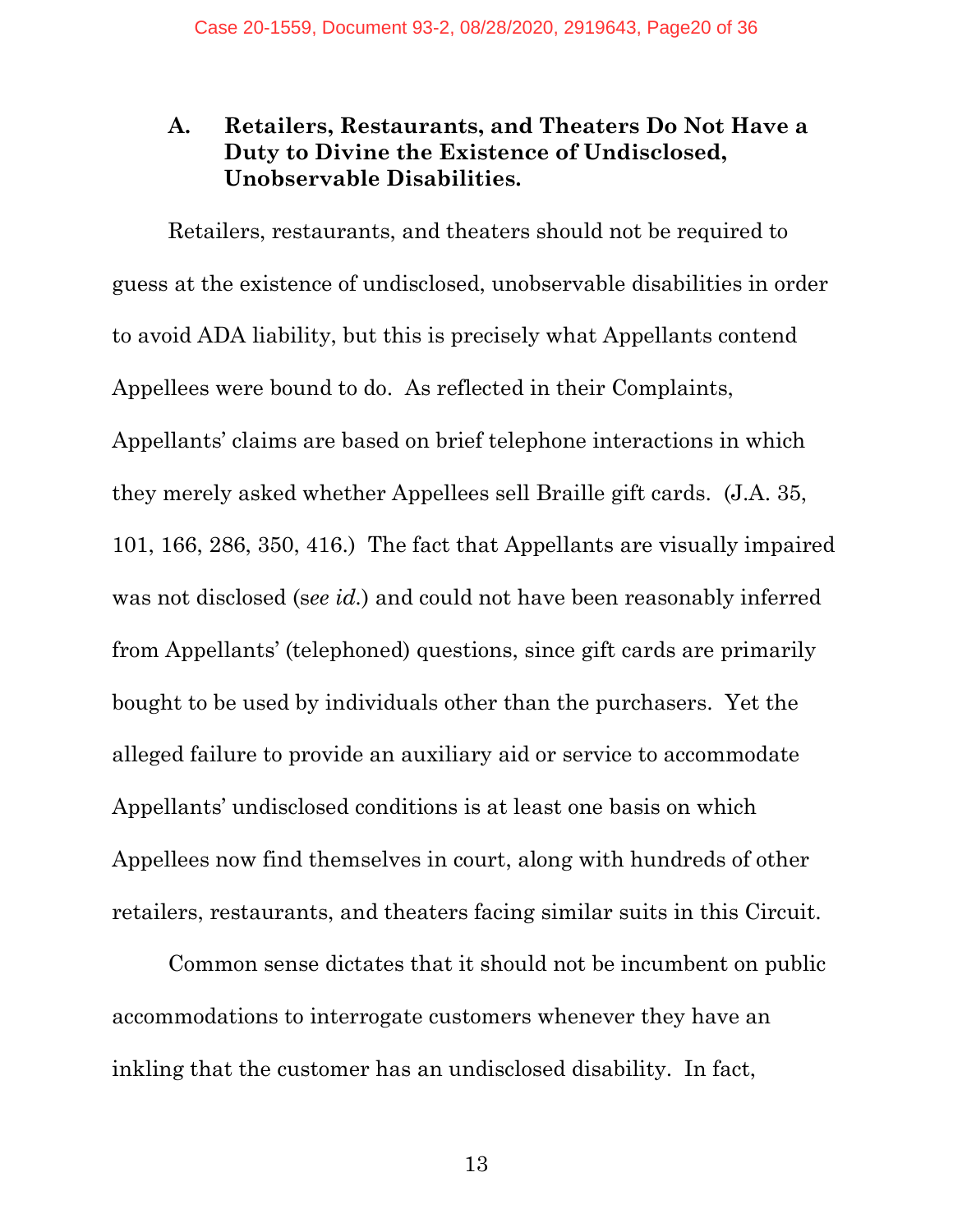multiple ADA regulations forbid such questions, even where a customer's disability is evident. For example, when ascertaining whether an animal qualifies as a "service animal," public accommodations "shall not ask about the nature or extent of a person's disability."  $28$  C.F.R. §  $36.302(c)(6)$ . Likewise, "[a] public accommodation shall not ask an individual using a wheelchair or other power-driven mobility device questions about the nature and extent of the individual's disability".  $28$  C.F.R. §  $36.311(c)(1)$ .

Even apart from the ADA's prohibitions, intrusive questions about the existence of disabilities are not the type of inquiries most individuals — disabled or otherwise — would expect (or tolerate) in a customary business transaction. Such questions could be perceived as demeaning or as reinforcing the prejudices that led to the ADA's passage in the first place. *See* 42 U.S.C. § 12101. After all, even if a customer has a disability, she may not need or want assistance. Retailers, restaurants, and theaters should not be obligated to intrude on individuals who might prefer to shop, dine, or view independently.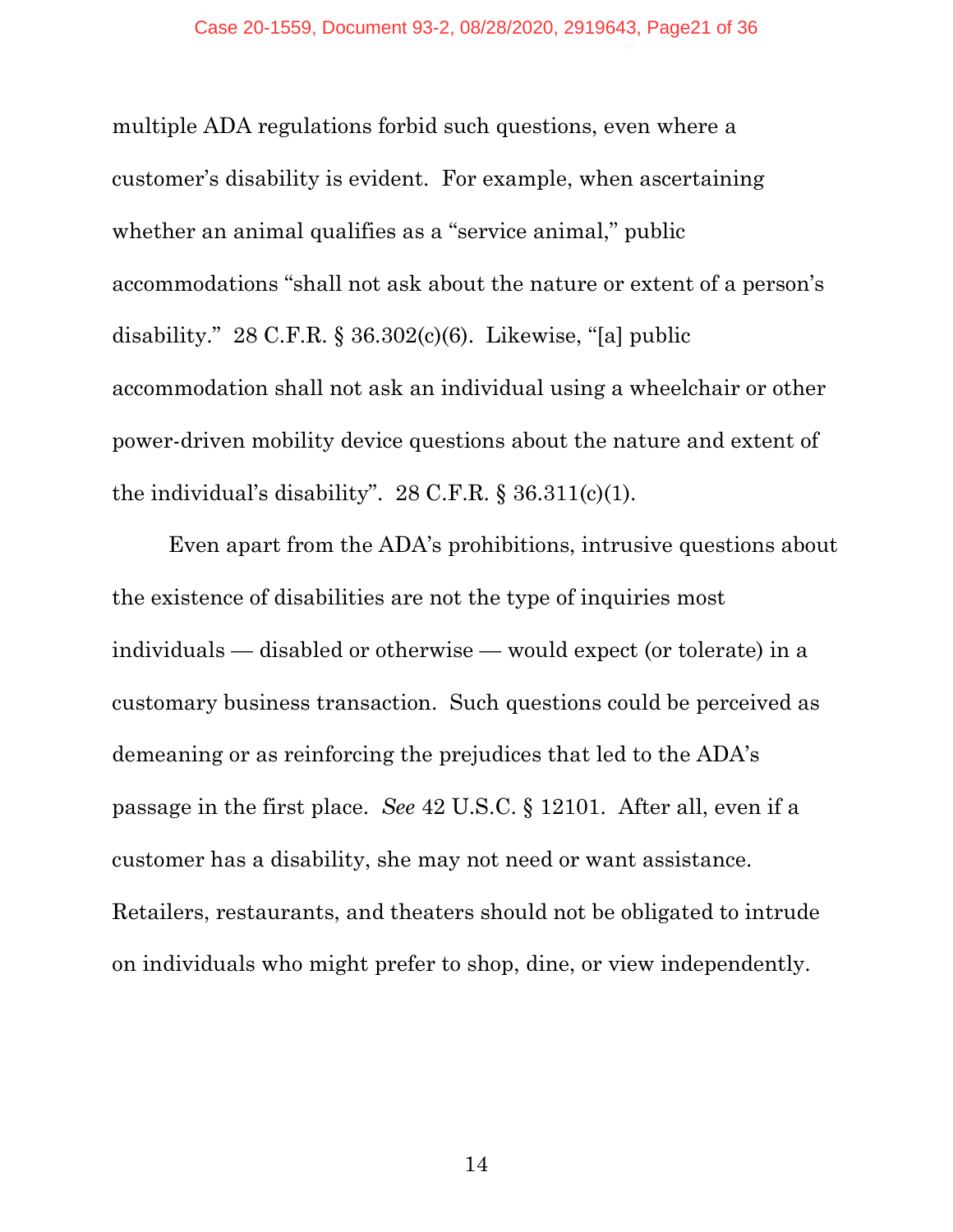In sum, Appellants' attempt to make public accommodations liable for failing to sleuth out customers' disabilities is not consistent with the text or purposes of the ADA and should be rejected.

### **B. The ADA's Implementing Regulations Allow Retailers, Restaurants, and Theaters to Select the Effective Auxiliary Aids or Services They Will Provide.**

Retailers, restaurants, and theaters understand the ADA's auxiliary aids or services requirement to mean that they must communicate effectively with customers who have hearing, visual, or speech limitations, which, of course, is something businesses have an interest in doing apart from any legal requirement.22 *See* 28 C.F.R. § 36.303(c)(1); 28 C.F.R. Pt. 36, App'x C § 36.303. Of practical importance, the ADA's implementing regulations give public accommodations the discretion to decide which effective auxiliary aid or

<sup>22</sup> Appellants' claims are based on telephone calls, but the ADA does not contemplate that an auxiliary aid or service will be required to facilitate this type of entirely aural communication between a public accommodation and a blind customer. *Compare* 28 C.F.R. § 36.303(b)(2) (listing examples of methods to effectively communicate visual information to people with visual impairments, none of which involve telephones), *with* 28 C.F.R. § 36.303(b)(1) (listing examples of methods to effectively communicate aural information to people with hearing impairments, including several technologies specific to telephones).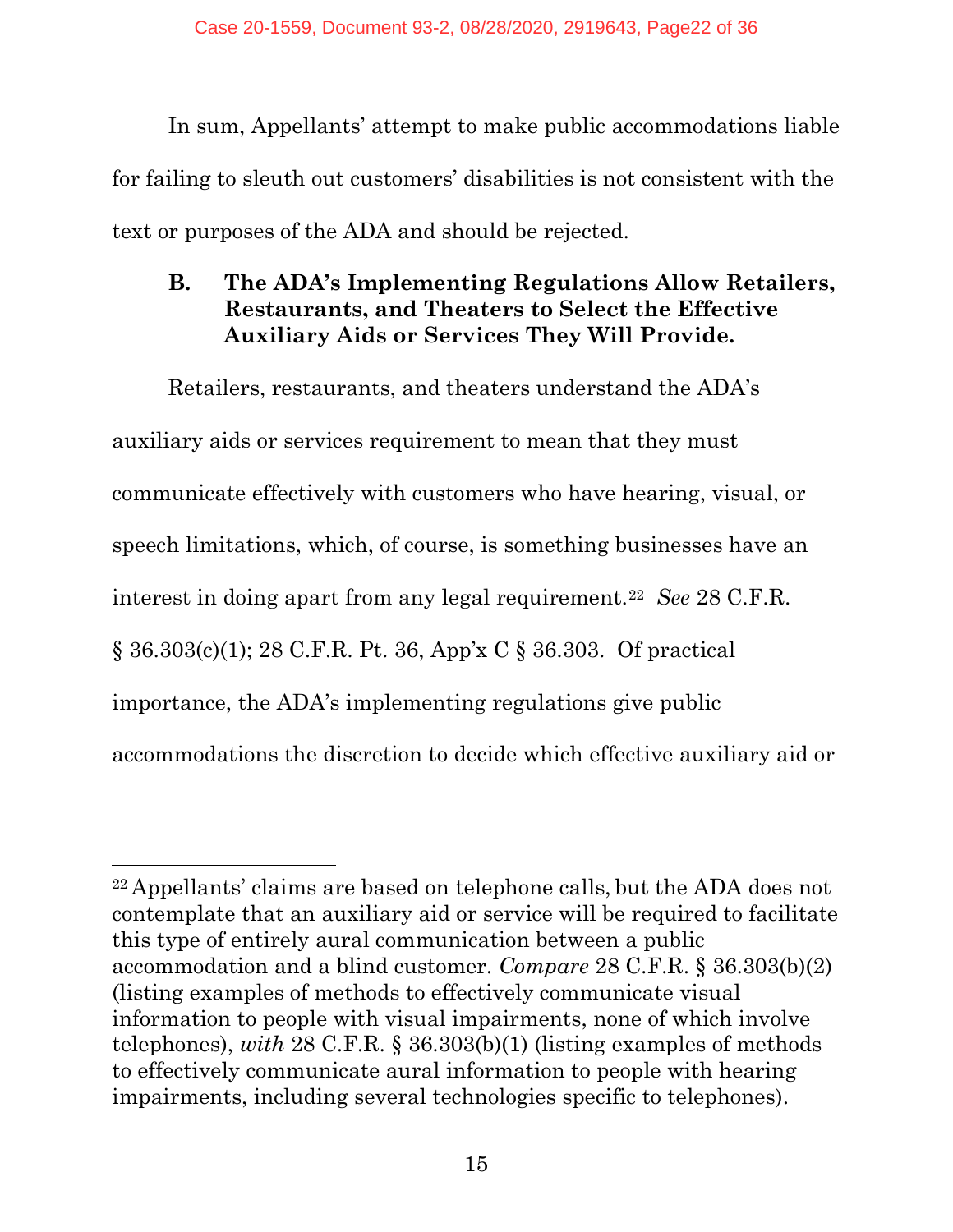service to offer in a given circumstance.<sup>23</sup> 28 C.F.R. § 36.303(c)(1)(ii). Public accommodations depend on this flexibility to be able to offer aids or services that are both effective for a wide range of customers with different disabilities and efficient for their businesses.

Appellants' insistence that public accommodations must offer Braille because, in their view, it is the lone aid or service that can facilitate effective communications with visually impaired consumers regarding gift cards contradicts the ADA in multiple respects. Indeed, DOJ guidance expressly rejects the notion that the auxiliary aid or service requirement requires public accommodations to provide Brailled materials. 28 C.F.R., Pt. 36, App'x C § 36.303 (explaining that "a restaurant would not be required to provide menus in Braille for patrons who are blind, if the waiters in the restaurant are made available to read the menu" and "a clothing boutique would not be

<sup>23</sup> While the regulations state that the disabled individual should be consulted as to the appropriate aid or service, the individual's preference need not even be a "primary consideration" in the public accommodation's decision of what aid or service to provide. 28 C.F.R., Pt. 36, App'x C § 36.303; *accord Burkhart v. Washington Metro. Area Transit Auth.*, 112 F.3d 1207, 1213 (D.C. Cir. 1997) ("Nothing in the ADA itself or its implementing regulations dictates that a disabled individual must be provided with the type of auxiliary aid or service he requests.").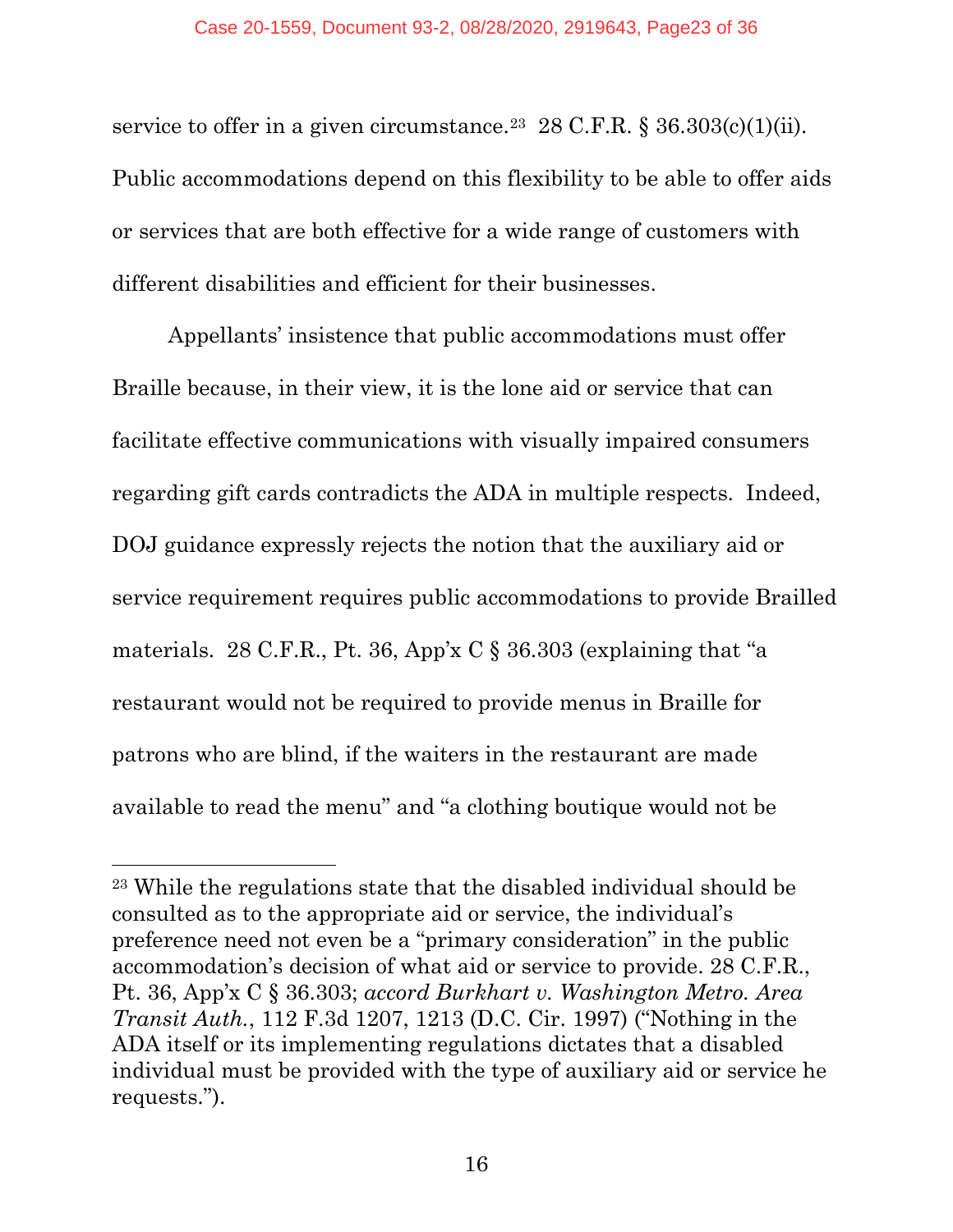required to have Brailled price tags if sales personnel provide price information orally upon request").

This guidance recognizes a practical reality that Amici's members and other businesses have relied on since long before the ADA's passage. Namely, the best aid or service for any customer might just be a person. It is no surprise, then, that the ADA includes "qualified interpreters" and "qualified readers" first among its examples of acceptable aids or services for the hearing and visually impaired, respectively. 42 U.S.C. §§ 12103(1)(a), (b). The benefits that a human reader can provide to customers with disabilities are myriad and obvious. Human readers will almost always be on hand at any public accommodation; are able to assist a customer with minimal disruption; can respond dynamically to questions and evolving circumstances; and require no investment in special technologies or products that have the potential to go unused, break, or become obsolete. If this court ruled that Braille is the only acceptable auxiliary aid or service for a visually impaired consumer seeking to purchase a gift card, it would prevent public accommodations from using one of the most efficient means to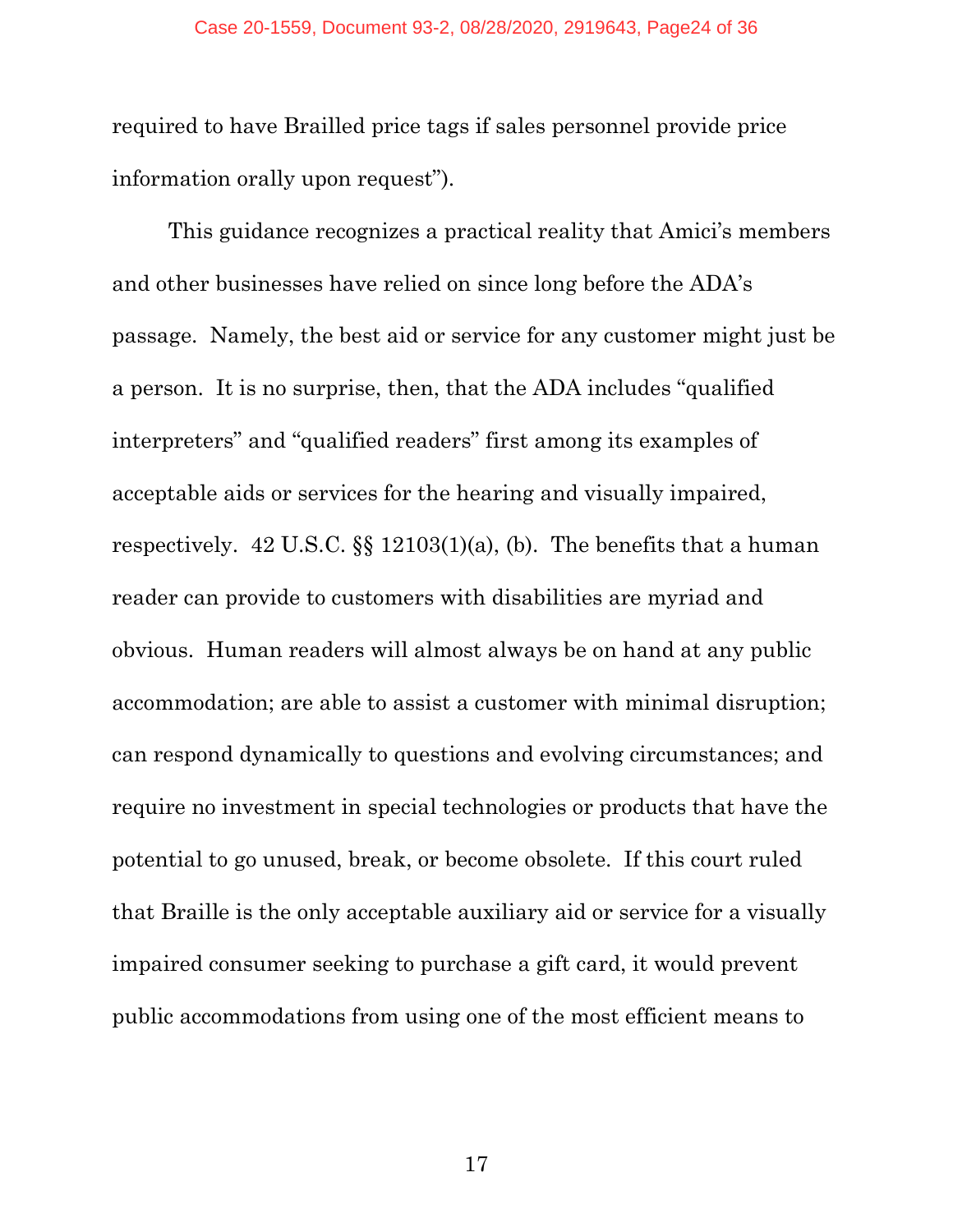#### Case 20-1559, Document 93-2, 08/28/2020, 2919643, Page25 of 36

communicate with customers and replace it with a substitute that has none of these advantages.

Furthermore, practical problems would abound if retailers, restaurants, and theaters were required to provide each customer with the specific aid or service that she preferred. The range of potential aids or services that could theoretically accommodate visual impairments, alone, is daunting, not to mention all of the other conditions that potentially fall under the ADA's expansive definition of "disability." 42 U.S.C. § 12102. Some visually impaired customers might prefer audio-recorded materials; others might prefer large print; others Braille; and still others something completely different. Without the flexibility to select the aid or service to provide to customers, retailers, restaurants, and theaters would be forced to prepare for every conceivable eventuality. Public accommodations should not incur the expense and burden of maintaining duplicative, alternate versions of the same materials 24 when each of the hypothetical customers could be

<sup>24</sup> This list only includes some of the options applicable to individuals with visual impairments. Extrapolated to every type of condition that could be covered by the ADA, a requirement that Amici's members must provide the specific accommodation requested by every individual of any type of disability would create an insurmountable hurdle, indeed.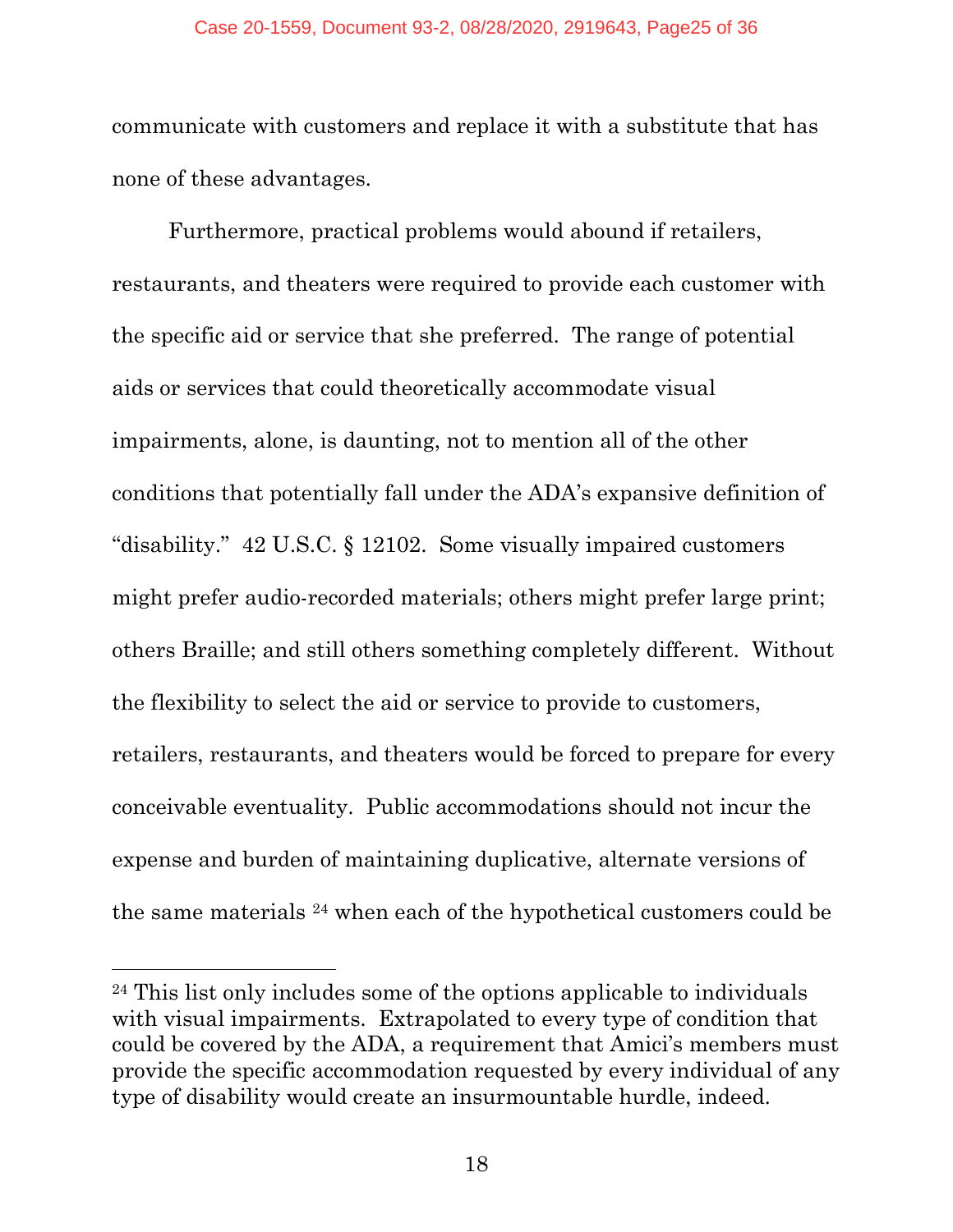adequately served by an efficient alternative, such as an employee reading print materials aloud. The ADA recognizes as much by granting public accommodations the flexibility to offer effective aids and services of their choice. This court should not impair that flexibility.

### **C. Braille Is Not a Practical Option for Most Visually-Impaired People or Public Accommodations.**

There are many sound reasons why a public accommodation might use the discretion granted by the ADA to offer an auxiliary aid or service *other* than Braille. For one, the vast majority of visually impaired people do not use it.25 In 2008, the National Federation of the Blind estimated that fewer than 10% of blind people read Braille.<sup>26</sup> Likewise, the Library of Congress has reported that, of the participants in its program providing printed materials in alternative formats, only 5% are Braille readers.27 It would be a relative exercise in futility for

<sup>25</sup> Under Appellants' "Braille only" view, apparently there is no way to make a gift card accessible to the majority of visually impaired consumers who do not read Braille.

<sup>26</sup> Nat'l Fed'n of the Blind, *The Braille Literacy Crisis in America: Facing the Truth, Reversing the Trend, Empowering the Blind*, at 8 (Mar. 26, 2009), *available at* https://www.nfb.org/images/nfb/documents/ pdf/braille\_literacy\_report\_web.pdf.

<sup>27</sup> Nat'l Library Serv. for the Blind and Physically Handicapped, Library of Congress, Specification 800: Braille Books and Pamphlets, at 2 (Febr. 2008), *available at* http://www.loc.gov/nlsold/specs/800\_march5\_2008.pdf.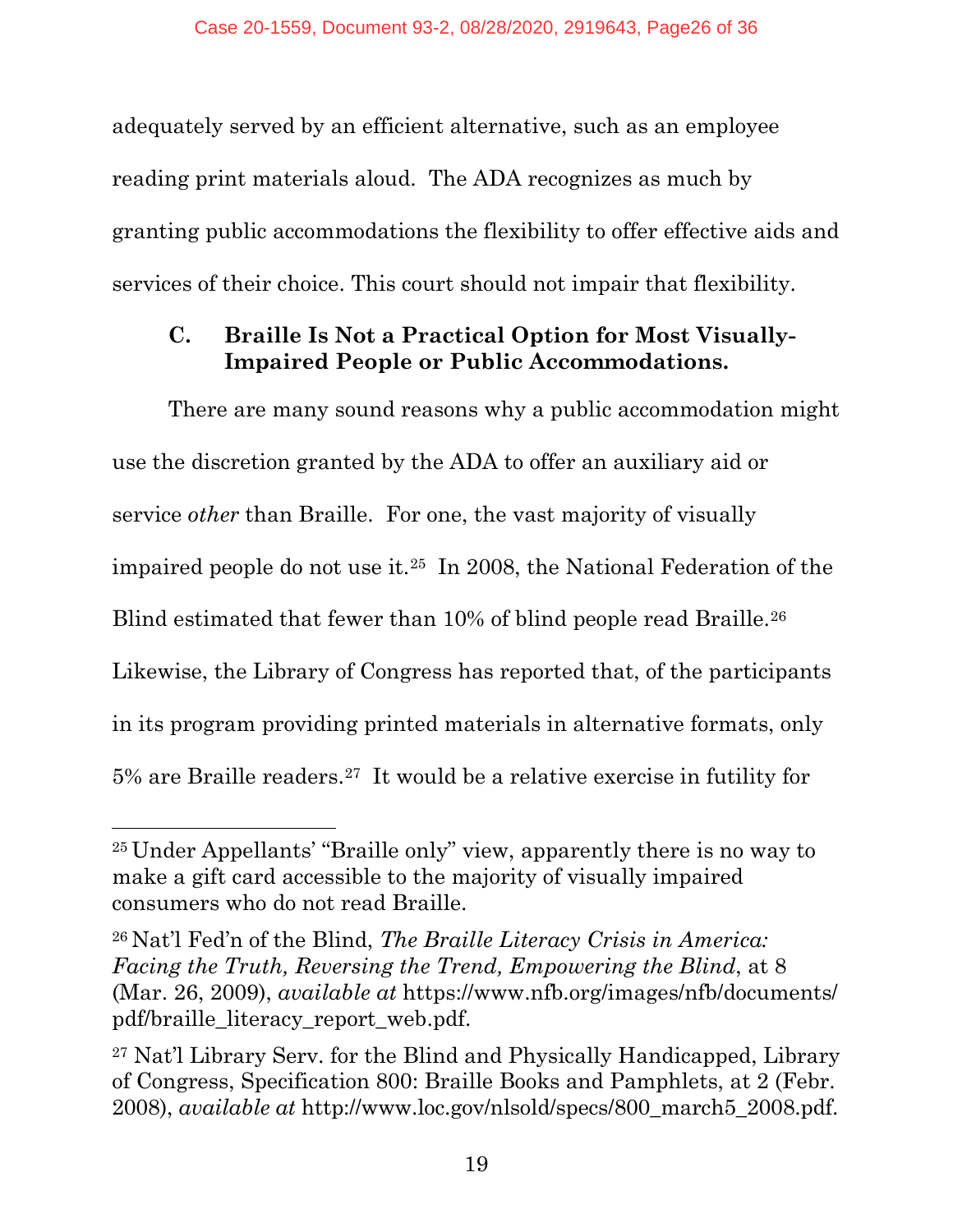public accommodations to undertake designing and stocking Braille gift cards when 90 to 95% of the relevant population cannot use them.

Additionally, Braille's sheer size creates practical constraints. Put simply, Braille is big. It takes 10 volumes of Braille to publish Harry Potter and the Goblet of Fire.28 Webster's Unabridged Dictionary requires 72 volumes.29 Using ADA-mandated size and spacing, the industry-standard gift card could only fit between 11 and 14 Braille characters, horizontally, and 5 lines, vertically.30 Thus, a gift card could hold, at most, 55 to 70 Braille characters.<sup>31</sup> This is not sufficient space

<sup>28</sup> Perkins School for the Blind, *12 Things You Probably Don't Know About Braille*, https://www.perkins.org/stories/12-things-you-probablydont-know-about-braille (last visited Aug. 25, 2020).

<sup>29</sup> *Id.*

<sup>30</sup> Based on ISO/IEC 7810 ID-1, which requires card dimensions of 3 3/8 inches by 2 1/8 inches and the 2010 ADA Standards for Accessible Design, which requires that dots in adjacent cells be spaced 0.241-0.300 inches apart and dots on adjacent lines be spaced 0.395-0.400 inches apart. *2010 Standards for Accessible Design*, ADA.GOV, https://www.ada.gov/regs2010/2010ADAStandards/2010ADAstandards. htm (last visited Aug. 25, 2020).

<sup>&</sup>lt;sup>31</sup> In reality, not every area of the card is available for embossing. For example, the magnetic stripe on the back of a gift card is essential to a transaction but embossing would render it unusable. To prevent fraud, most modern gift cards also include a "scratch off" section on the reverse side that reveals a security code. The area of the card opposite this code could not be embossed without interfering with the security feature. Nor is it apparent how, technically, this type of security measure could be utilized using a Braille card.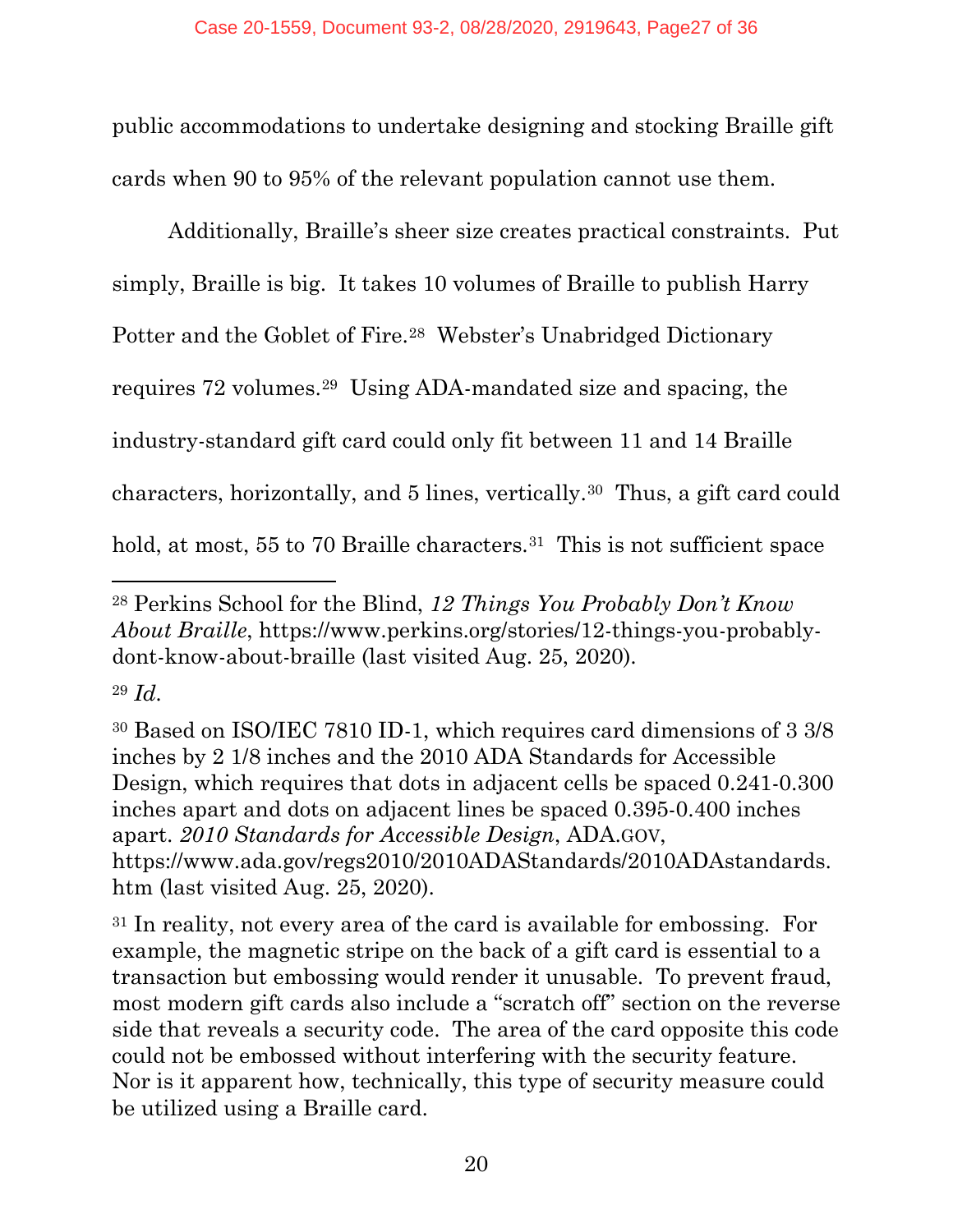to include all the information that Appellants seek or, as described in Section IV, below, that might be required by law.

Ultimately, the court need not determine the viability of adding Braille to gift cards as an auxiliary aid or service in order to reject Appellants' arguments. But Braille's facial limitations, particularly when compared to the benefits of alternatives such as human readers, illustrate why it is critical for public accommodations to retain their discretion to decide what auxiliary aid or service to provide.

#### **III. THE DEFINITION OF "PLACE OF PUBLIC ACCOMMODATION" SHOULD NOT BE EXPANDED TO INCLUDE PRODUCTS.**

The gateway to the ADA's Title III obligations is the statute's definition of a "place of public accommodation." That term is limited to "a facility . . . whose operations affect commerce." 28 C.F.R. § 36.104. Gift cards (and other products), of course, are far beyond the definitional limits of a public accommodation. Nonetheless, Appellants argue that a gift card is a place because it is part of the commercial transaction. This subjective approach defies the statutory text, is unworkable in practice, and begs for limitless expansion of the ADA's coverage.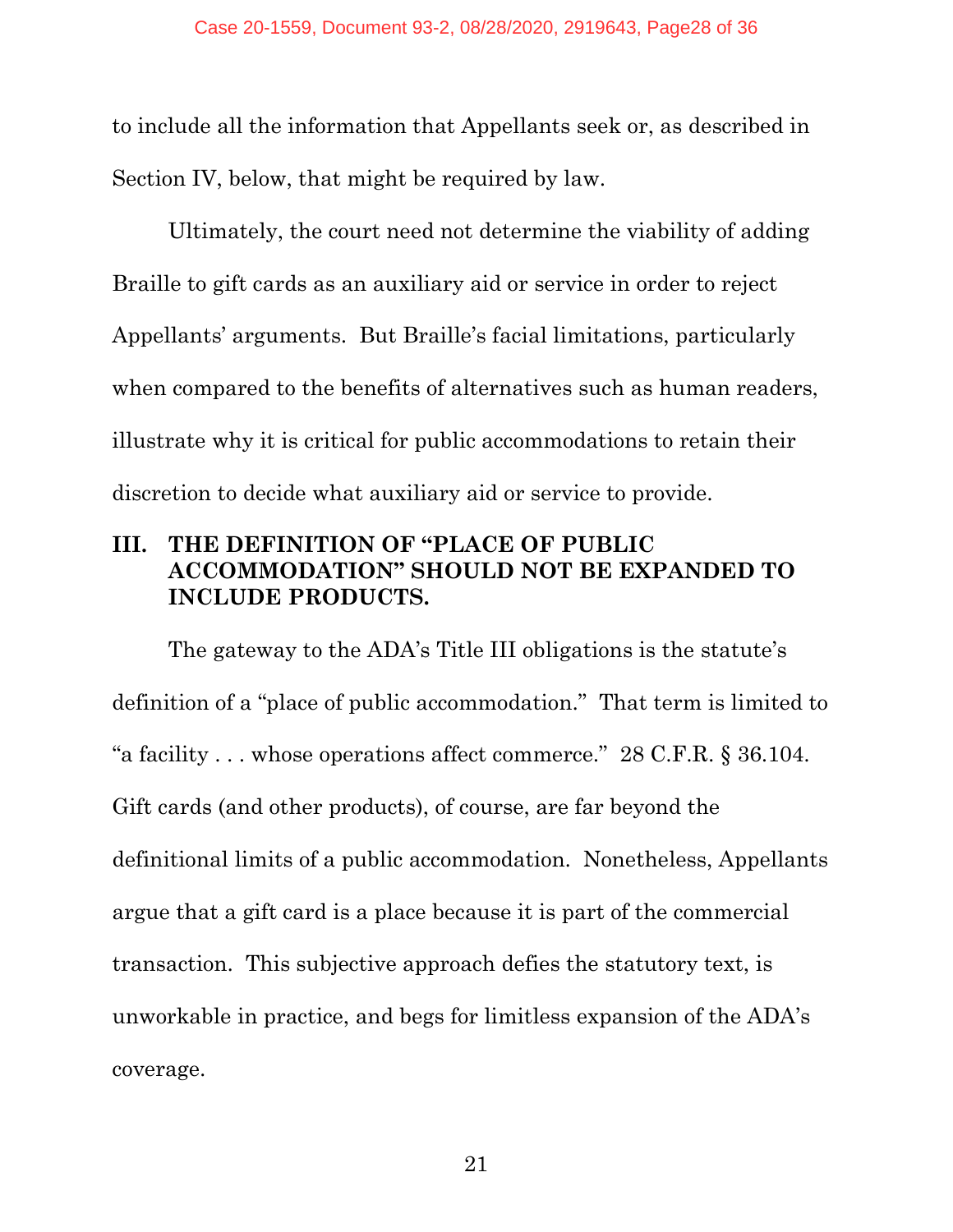Public accommodations should be able to readily ascertain their ADA obligations. To that end, following Congress's mandate, DOJ has created volumes of standards, guidelines, and commentary that provide highly-specific details on how a public accommodation can comply with the ADA's requirements for physical places. *See* 42 U.S.C. § 12206 (describing requirement for production of technical assistance materials); 28 C.F.R., Pt. 36, App'x A-F (embodying DOJ's standards and guidance on its Title III regulations); *see also Ariz. ex rel. Goddard v. Harkins Amusement Enters., Inc.*, 603 F.3d 666, 673 (9th Cir. 2010) ("Entities  $\ldots$  should be able to rely on the plain import of DOJ's commentary until it is revised."). This guidance would be nonsensical if applied to products instead of places.

Appellants' subjective, transaction-based approach to defining "place" contradicts existing ADA guidance. For example, following Appellants' logic could result in treating a restaurant's menus or a boutique's price tags as "places," since both items list prices (and in some cases are even scanned at check-out) and, theoretically, are part of the commercial transaction. But, of course, DOJ has already stated that neither item needs to be provided in Braille. 28 C.F.R. Pt. 36,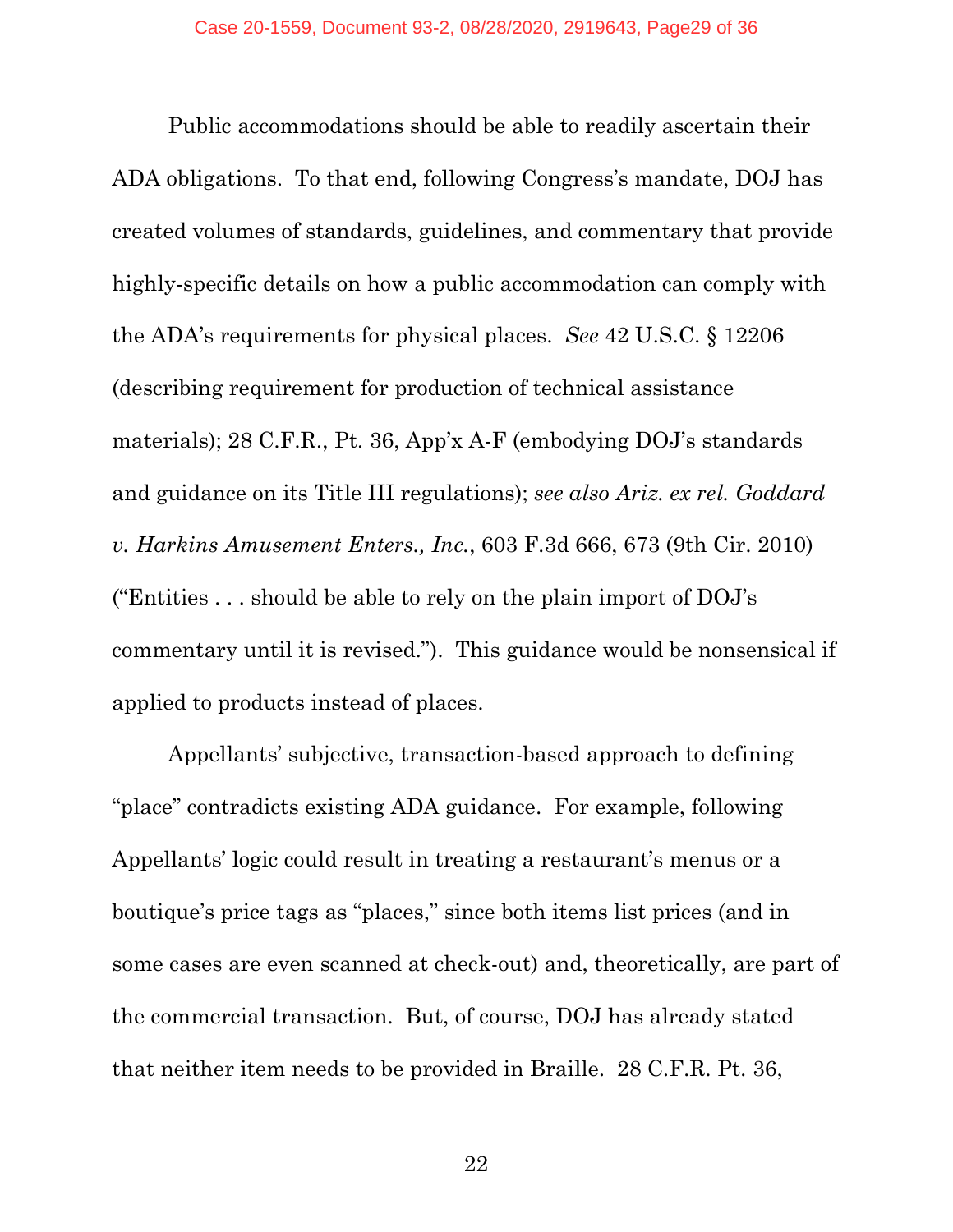App'x C § 36.303. Likewise, following Appellants' logic, coupons (including those printed on soup cans, cereal boxes, and other products) and the bar codes on product packaging might all be "places." In such a world, a public accommodation could only determine the extent of its ADA obligations by undertaking a subjective evaluation of whether each product in its inventory is sufficiently integral to the transaction process to constitute a "place." This uncertain approach should be rejected in favor of the clear regulation and DOJ guidance establishing that products are simply outside the ADA's scope.

#### **IV.** A**NY ADDITIONAL REGULATION OF GIFT CARD CONTENTS IS BEST LEFT TO CONGRESS OR DOJ.**

Appellants invite the court to wade into two heavily-regulated areas—accessibility and gift cards—and make a new ruling that could become a de facto legal standard for all gift card providers. But a rule that has broad-reaching ramifications for multiple industries is best left to the legislative or administrative processes.

As Appellants point out, gift cards are subject to multiple state and federal regulations. Rather than requiring judicial intervention, the existence of these regulations counsels judicial restraint. This is particularly true because a ruling that the ADA mandates Braille gift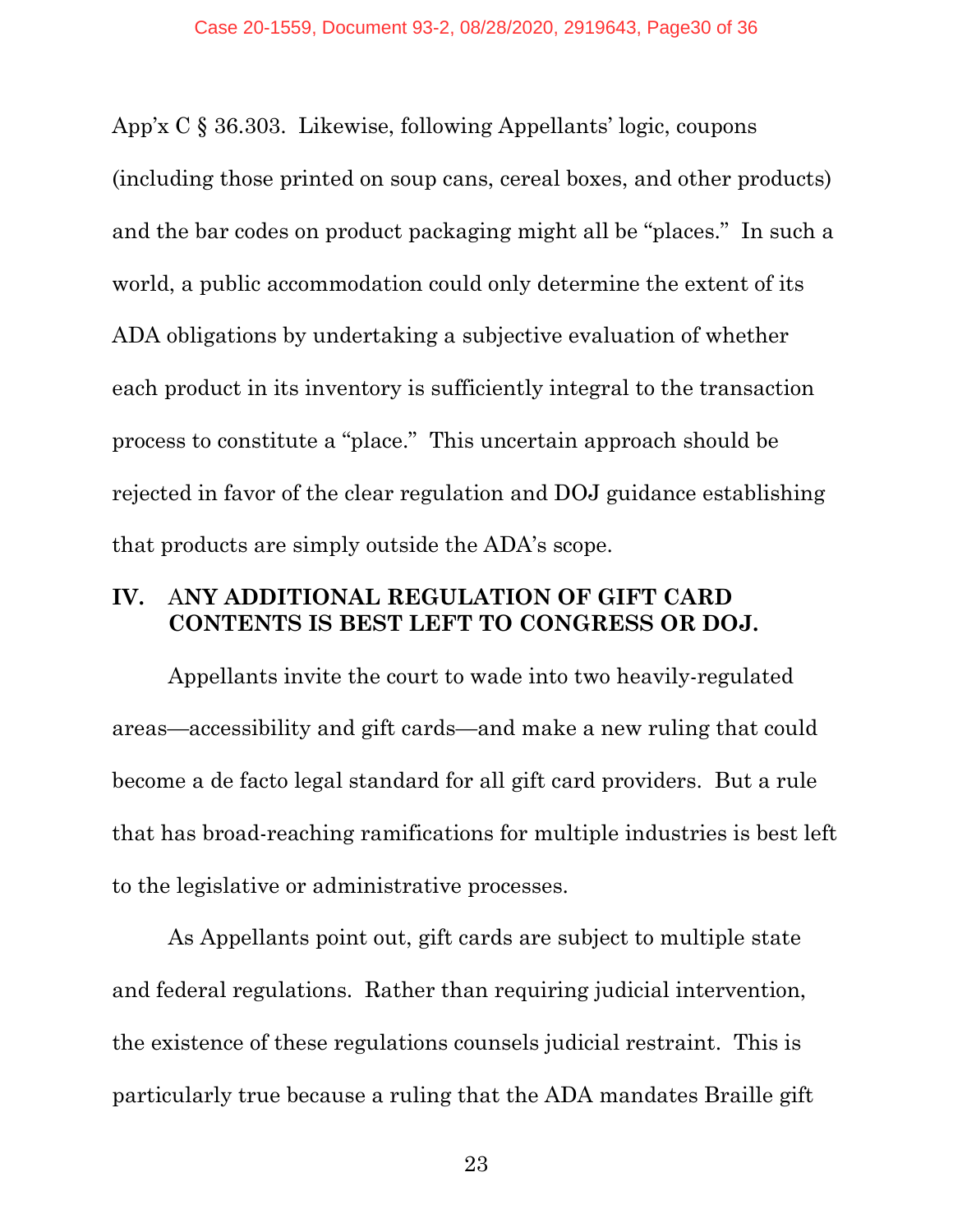cards could expose public accommodations to conflicting obligations. Given the size of Braille, it is unlikely that all public accommodations could design and sell gift cards that include Braille equivalents for every text component. Under federal law, alone, gift cards must disclose, if applicable, (1) the expiration date for the underlying funds, (2) the amount of any fees that may be imposed in connection with the card, and (3) a toll-free telephone number and, if available, web address a consumer can use to obtain fee information. 12 C.F.R. § 1005.20(a)(4)(iii). Additional disclosures are required for cards that charge a dormancy fee or whose funds expire. 12 C.F.R. § 1005.20(d)(2); 12 C.F.R. § 1005.20(e)(3). These disclosures must appear on the card itself, and cannot simply be included on the packaging or other ancillary materials. 12 C.F.R.  $\S$  1005.20(c)(4). In addition to these legallyrequired disclosures, Appellants would have gift cards display information including the name of the business associated with the card and the card's denomination. (J.A. 43, 109–10, 174, 294, 358, 424.)

As noted above, the industry-standard gift card could only fit five lines of Braille containing between 11 and 14 characters, and that is before allowing any space for the card's security code or magnetic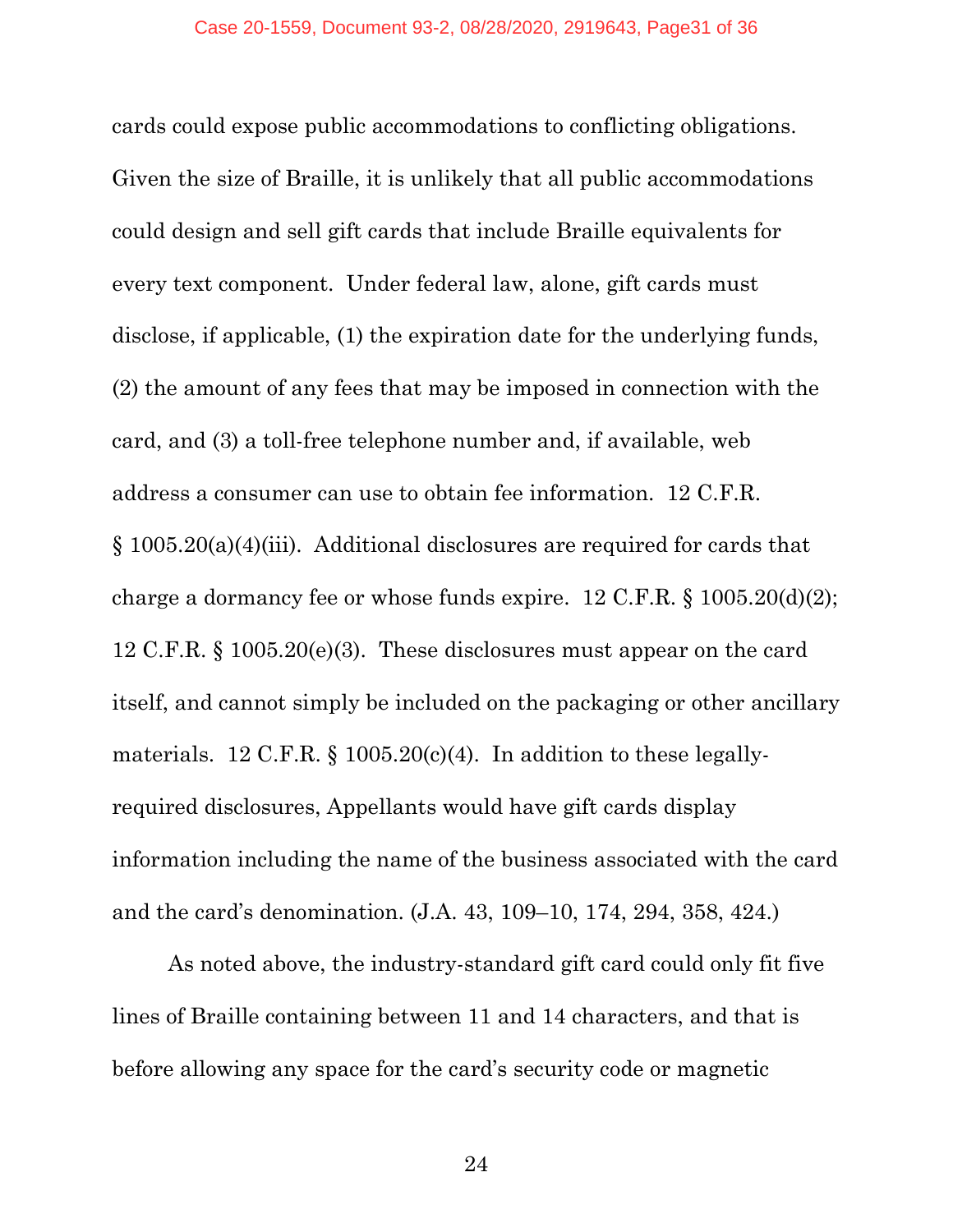stripe.32 Simply embossing a business's telephone number is likely to take 15 characters, which would require more than one full line.33 A web address written in "www. .com" format would require at least 9 characters, though most would be much longer. Even embossing the name of the business associated with the card will often require more than 14 characters and, thus, more than one line. For example, embossing "Banana Republic" in Braille requires 17 characters.34 Because of these size constraints, any determination that the ADA requires gift cards to contain some or all of the mandated disclosures (or any other information) in Braille would probably require reworking of

<sup>32</sup> Although Appellants do not raise the issue, the gift card's security code is essential for any user to read. Currently that code is written on the card and usually covered by a thin plastic strip that can be rubbed off. If the security code was embossed in Braille, it would not be secure at all. Enterprising thieves could tactilely discern the code and thwart its purpose.

<sup>33</sup> In Braille, a special "number sign" character is required to indicate that the following characters are numerals rather than letters. The American Printing House for the Blind, *Braille: Deciphering the Code*, https://braillebug.org/braille\_deciphering.asp #:~:text=Braille%20does%20not%20have%20a,the%20whole%20word% 20is%20capitalized (last visited Aug. 25, 2020).

<sup>34</sup> Another character would have to be added to the beginning of each word in the name to indicate that the initial letter is capitalized. *Id.*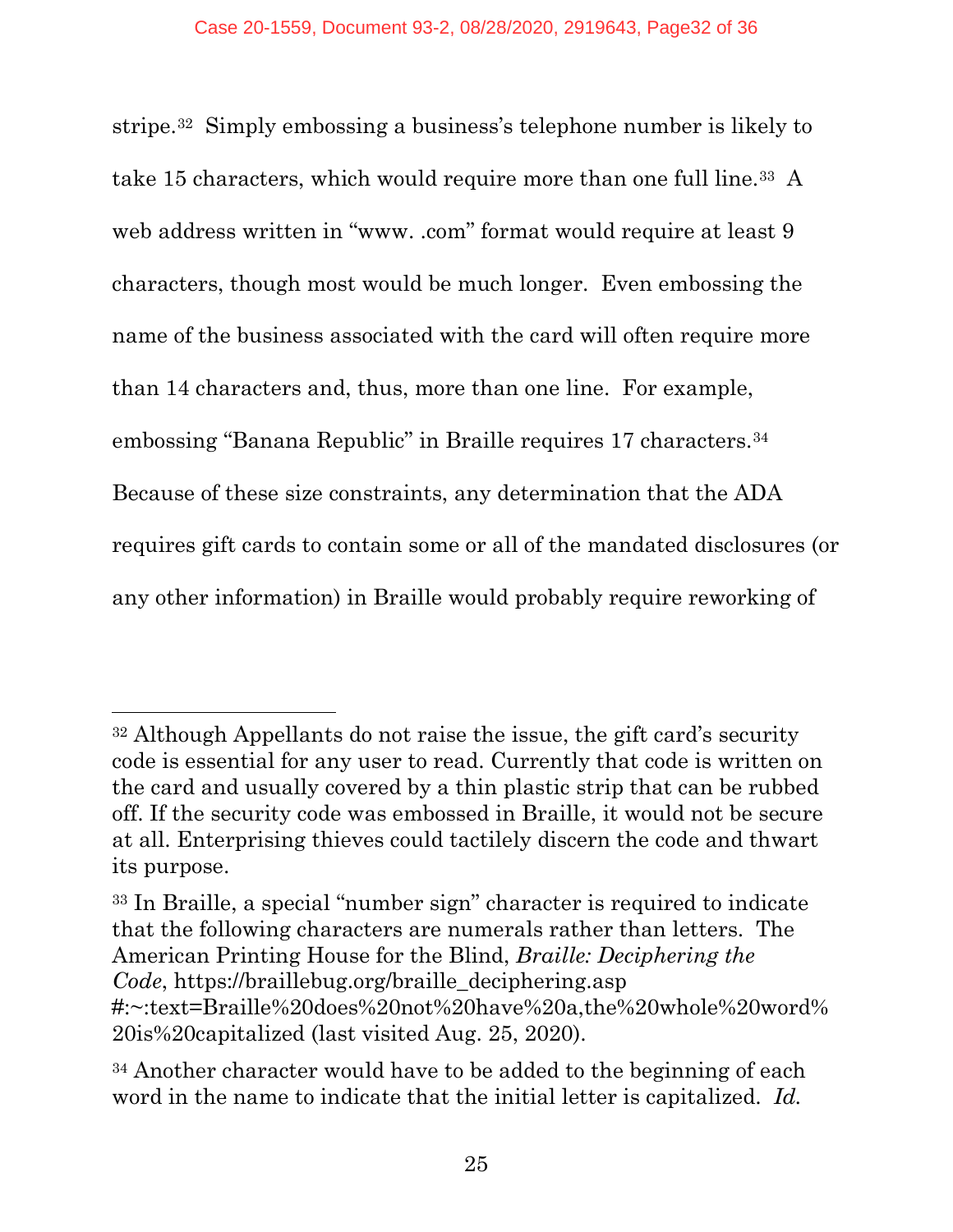the current gift card regulatory scheme, lest gift card providers be exposed to contradictory obligations. 35

Finally, Appellants implicitly suggest that gift cards somehow occupy a unique position in the economy that merits special treatment. But that only bolsters the conclusion that any change should come through the legislative or administrative processes. Both Congress and DOJ have proven willing to pass legislation or enact rules when needed to address the accessibility of a particular product or service. For example, the Twenty-First Century Communications and Video Accessibility Act requires manufacturers to make advanced communications equipment, such as televisions and cable boxes, accessible for people with disabilities. 47 U.S.C. § 617. Similarly, following the notice and comment process, DOJ implemented regulations requiring movie theaters to provide closed captioning and audio description devices for certain screenings. 28 C.F.R. § 36.303(g); 28 C.F.R. Pt. 36, App'x F, § 36.303. If gift cards are to be subjected to additional requirements under the ADA, those requirements should

<sup>35</sup> Further, the ADA contains no guidance on what it means for Braille to be clear and conspicuous, as gift card disclosures must be. If larger Braille characters or empty spaces are required, that only decreases the amount of information a card can contain.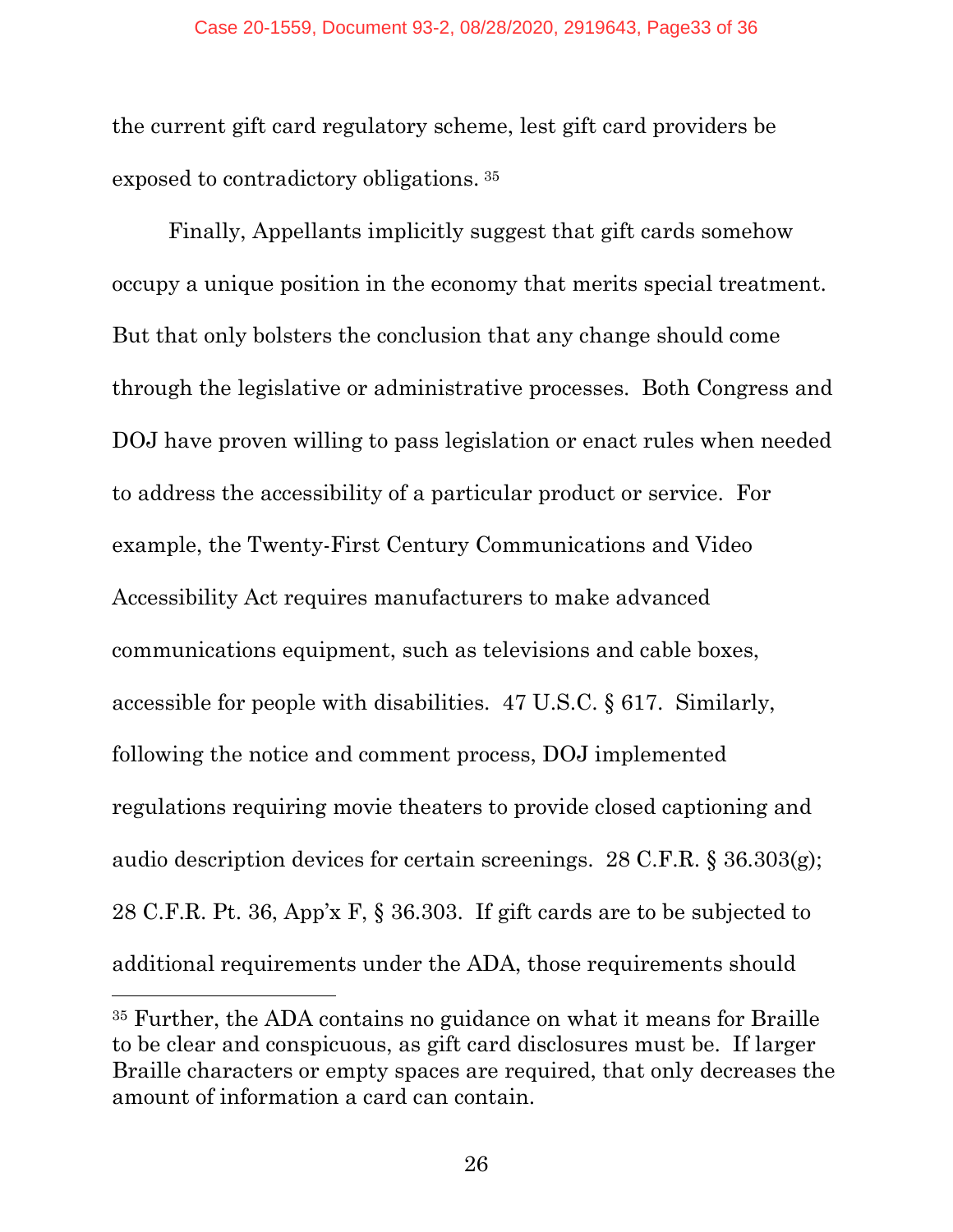only follow a robust investigation and analysis of competing interests, something that Congress or DOJ is best equipped to do.

#### **CONCLUSION**

For decades, retailers, restaurants, and theaters have been guided by the understanding that the ADA does not require them to sell particular goods or provide particular auxiliary aids or services. These limitations, established in the ADA and solidified in its implementing regulations, balance the needs of people with disabilities with the practical limitations that constrain public accommodations. Amici urge the court to maintain this intentional equipoise by affirming the decisions below.

Respectfully submitted, this 28th day of August, 2020.

/s/ James A. Dean James A. Dean Womble Bond Dickinson (US) LLP One West Fourth Street, Suite 1200 Winston-Salem, NC 27101 T: (336) 721-3593 E: jamie.dean@wbd-us.com

A. Owen Glist CONSTANTINE CANNON LLP 335 Madison Avenue New York, NY 10017 T: (212) 350-2776 E: oglist@constantinecannon.com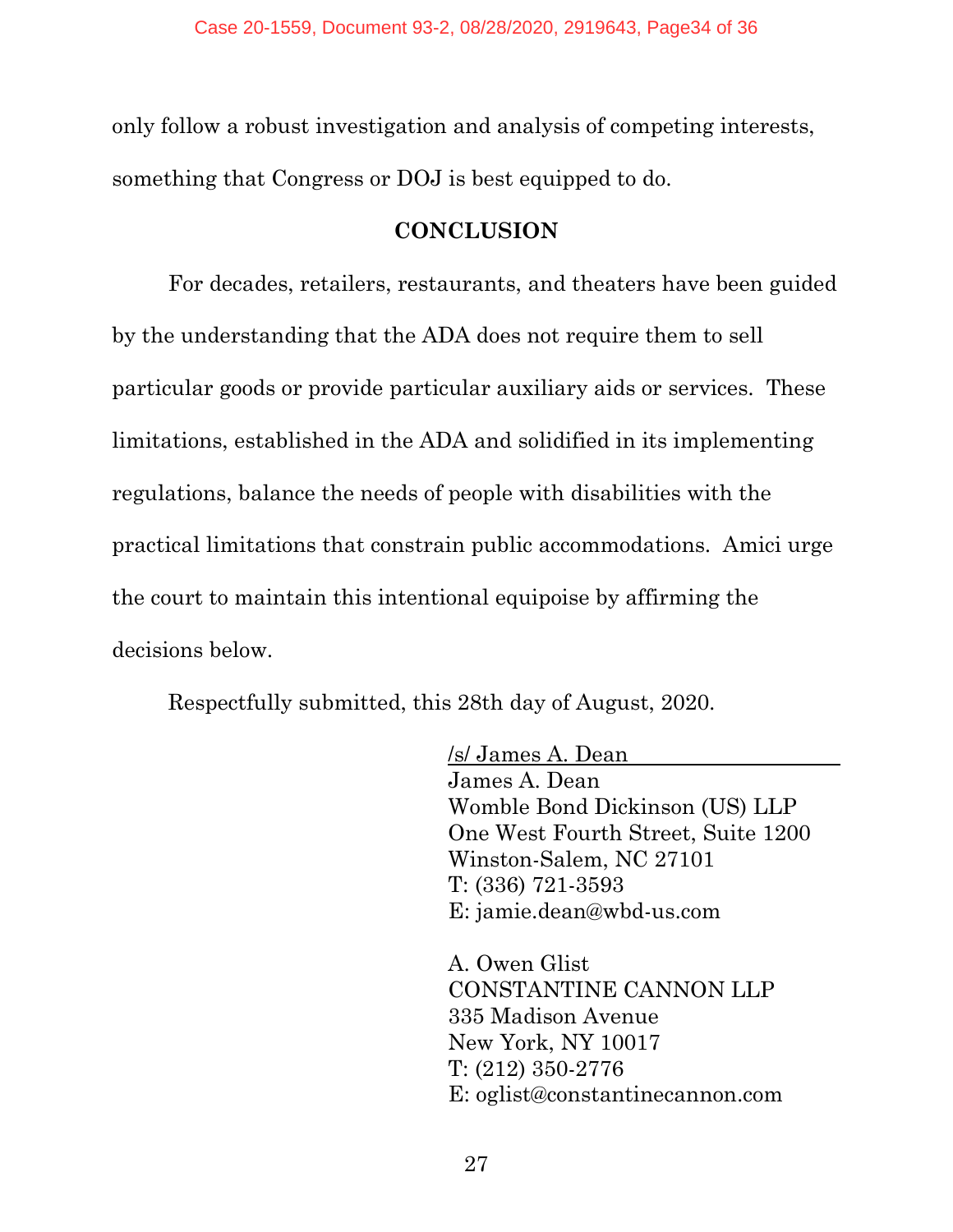#### **CERTIFICATE OF FILING AND SERVICE**

I hereby certify that on this 28th day of August, 2020, I caused this Brief of Amici Curiae to be filed electronically with the Clerk of the Court using the CM/ECF System, which will send notice of such filing to all the registered CM/ECF users.

> */s/ James A. Dean Counsel for Amici Curiae*